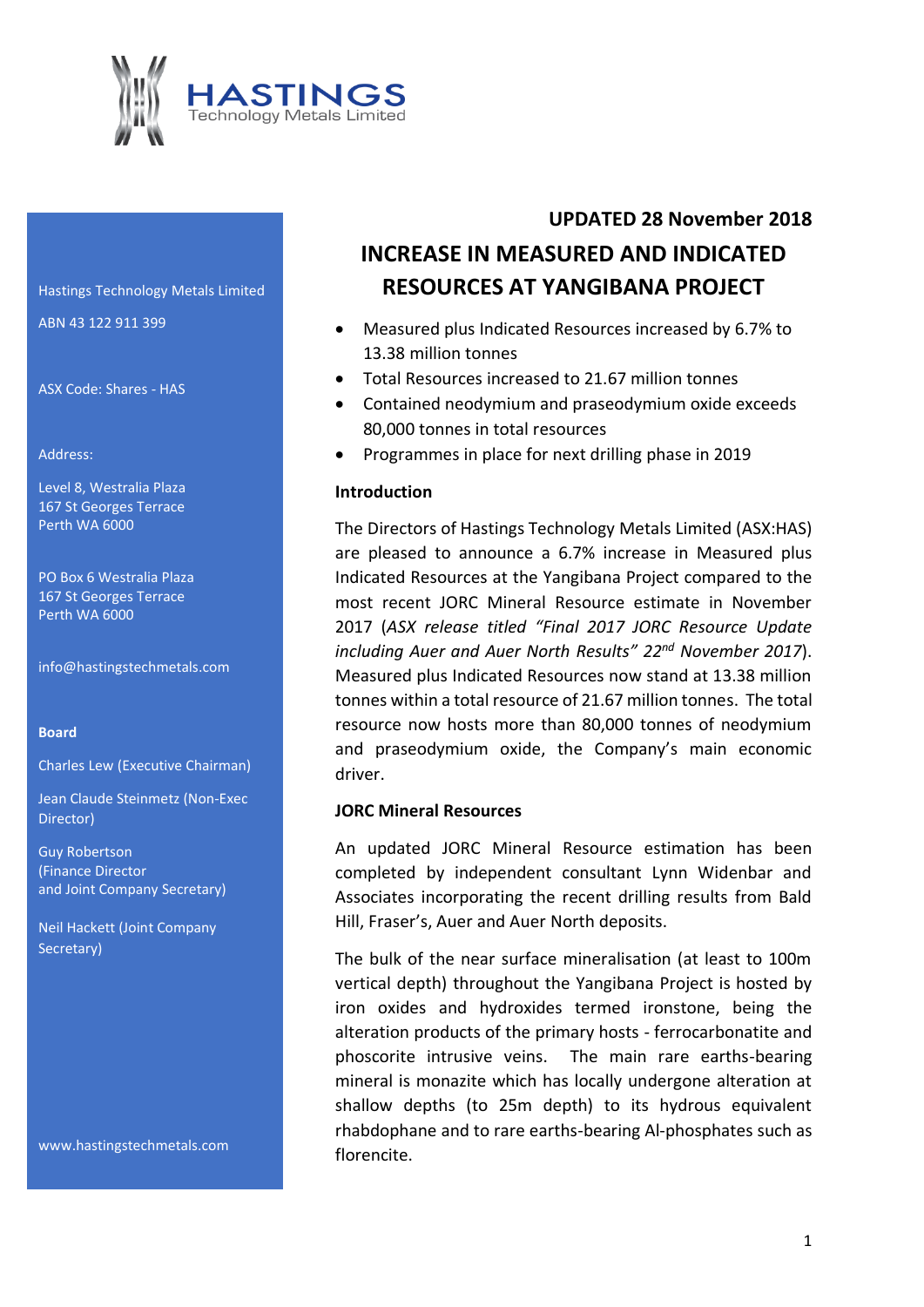

The deposits occur as narrow but strike extensive veins that have a range of dips from almost horizontal (10-20°) to sub-vertical. The Fraser's deposit has the most extreme range from  $5^\circ$ in portions towards its northeastern end to  $65^\circ$  at its southwestern end. Average true thickness varies from 2.2m to 3.5m throughout the Yangibana deposits although locally true thicknesses in excess of 20m occur.

Hastings has completed eight drilling programmes comprising both reverse circulation (RC) and diamond drilling totalling more than 1,500 holes for 80,000m. Of these 127 holes for 7,485m are diamond holes.

Holes were initially drilled at 50m spacings along strike and down dip. Infill drilling in areas with resource potential has been undertaken at 37.5m spacing, although this has been constrained by access in places and drill spacing is often less than that figure.

RC holes have been drilled using a nominal 5¼ inch diameter face-sampling bit. Samples have been collected through a built-in cyclone with a triple-tier riffle-splitting system providing a large sample of approximately 25kg and a sub-sample of 2-4kg of which selected samples were sent for analysis, from each metre drilled. Field duplicates, blanks and Reference Standards were inserted at a rate of approximately 1 in 20.

Diamond core has been drilled at HQ size. The core is logged and prospective zones are sawn into half and one half is then quartered with one quarter sent for analysis. Assayed intervals are based on geology with a minimum length of 0.2m.

Samples were routinely sent to Genalysis in Perth for analysis using techniques considered appropriate for the style of mineralisation. Samples were analysed for the range of rare earths, rare metals (Nb, Ta, Zr), thorium and uranium and a range of common rock-forming elements (Al, Ca, Fe, Mg, Mn, P, S, Si, Sr). Duplicate samples have been sent to SGS Laboratories for cross-checking.

Most drillholes were vertical, subject to access availability, with holes into the steeper mineralised zones (Auer, Auer North, the southeastern portion of Fraser's) being at -60° or -70°. Internal surveys were carried out at 30m intervals downhole by the drilling contractors using a Reflex electronic single-shot camera within a stainless-steel drill rod.

Collar surveys were carried out by the Company using a Trimble RTX R1 GNSS receiver, with accuracies of approximately 50cm. The high-resolution DTM commissioned by the Company has been used as the topographic control for all drillholes. A Relative Level (RL) was assigned to each drillhole collar based on the high-resolution DTM using Mapinfo Discover 3D.

Once assay data were returned, the elemental values were converted to oxides using standard factors. Interpretations were carried out initially on sections using logged geology and then a nominal  $0.2\%$ Nd<sub>2</sub>O<sub>3</sub>+Pr<sub>6</sub>O<sub>11</sub> cut-off to define the mineralisation of interest. With current commodity prices of US\$59/kg for praseodymium oxide and US\$48/kg for neodymium oxide (BAIINFO Rare Earth Weekly, Nov 15 2018) and predicted to increase over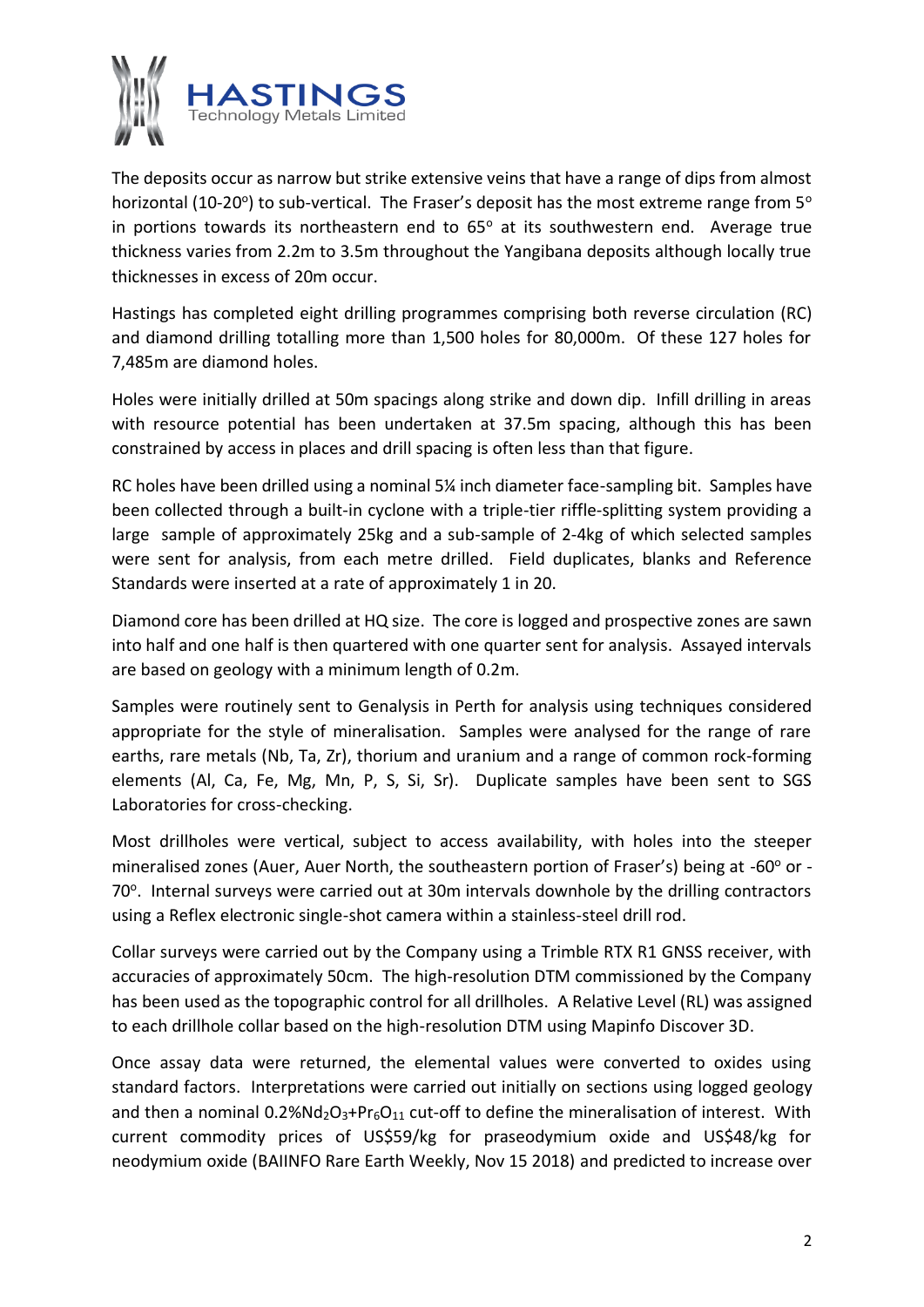

the coming years (Adamas Intelligence, July 2018), this cut-off is considered reasonable for both downhole intersections and resource estimation.

This cut-off correlates extremely well with the visual estimation based on geology. At a later stage, flitch plans and footwall and hangingwall contour plans were prepared to confirm interpretation. There is, therefore, a high confidence in the geological interpretation.

Following validation of the database all information was imported into Micromine Mining software where validation routines were run to check validity of all data.

The Micromine models were sent to the resource consultant (Lynn Widenbar) and statistical analysis and variography was undertaken to define parameters for an Ordinary Kriging estimation. Estimations were carried out using Micromine software (MM 2016 Sp5) with  $Nd_2O_3$  and Pr<sub>6</sub>O<sub>11</sub> used to define kriging parameters. Estimations were carried out for all assayed variables. Each deposit was initially drilled at 50m intervals along strike and down dip, testing the areas with better outcrop and their extensions. Infill drilling was then undertaken to close the drill-spacing to around 37.5m as suggested by the variography. In certain areas drill spacing is highly variable due to access considerations. Despite this variable spacing, in general the resource blocks are 12.5m along strike by 10m down dip by 2.5m across strike. The block models have been validated by several methods.

Bulk density has been measured by either the Company or at independent laboratories on core from each of the main deposits. Samples from each of the oxidised, partially oxidised, and fresh mineralisation have been tested with results feeding into the resource estimations based on weathering surfaces as defined by the Company.

Based on previous and ongoing mining studies, a 0.5m dilution skin has been added to both the footwall and hangingwall of the interpreted mineralisation. This dilution material is independently interpolated and the results are subsequently added to the mineralised domain to provide a diluted resource as reported.

The mineral resources have been classified in the Measured, Indicated and Inferred categories, in accordance with the 2012 Australasian Code for Reporting of Mineral Resources and Ore Reserves (JORC) by the Competent Person. A range of criteria has been considered in determining the classification including geological and grade continuity, data quality, drill hole spacing, and modelling technique and kriging output parameters.

As a general rule, the following spacings characterise the resource classification.

- Infill drilling between 20m by 20m and 35m by 35m Measured
- Drill spacing 50m by 50m Indicated
- Drill spacing 100m by 50m to 100m by 100m Inferred

The shallow nature of the mineralisation tested by Hastings to date (almost all within 120m of surface) and the high potential value of the mineralisation at the selected (and geologically sensible) cut-off grade used supports the classification of the resources.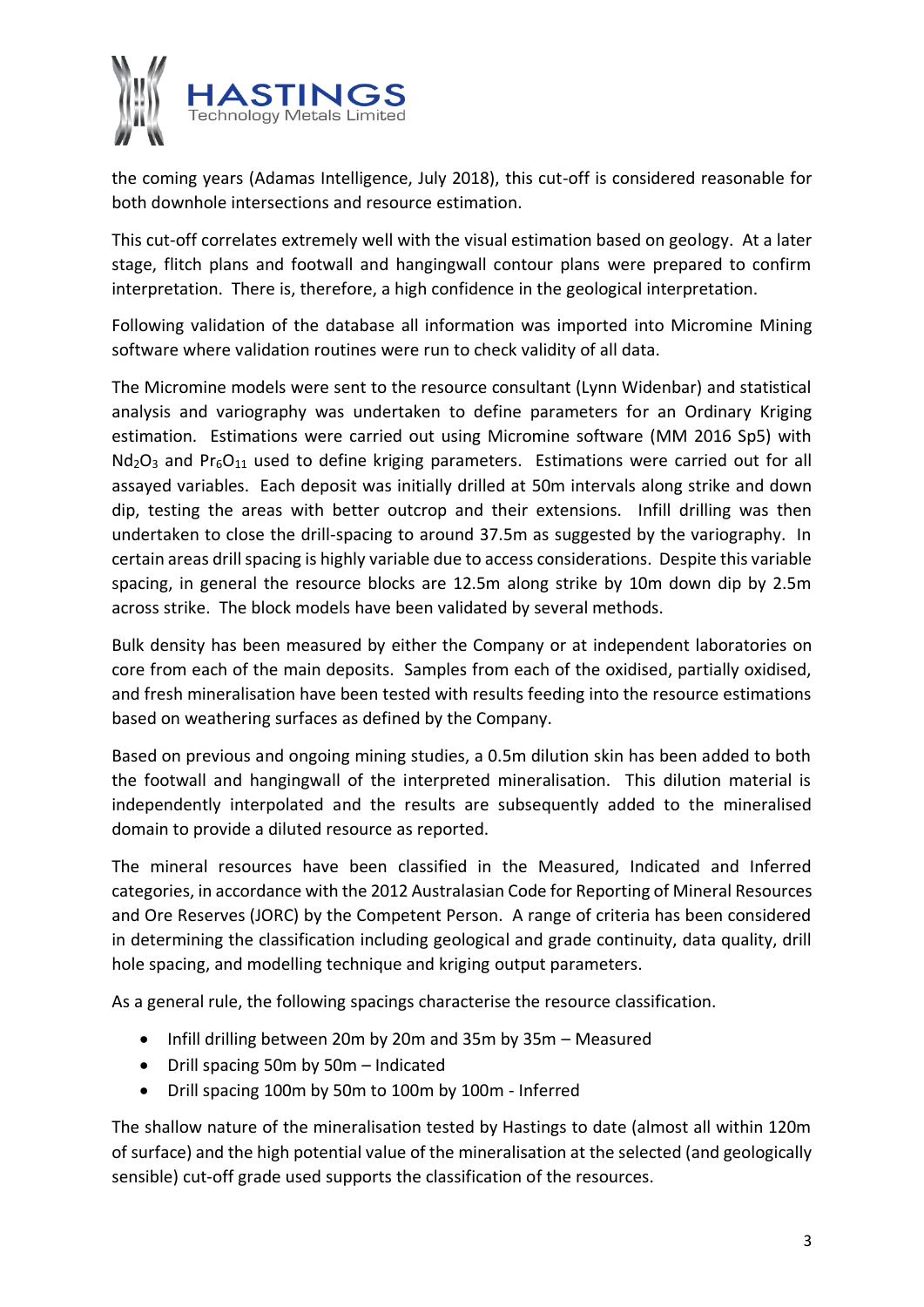

Metallurgical testwork has established a viable processing route for the majority of the deposits tested to date. Variability testwork is continuing to confirm this.

The total resources as at October 2018 are as shown in Table 1. Note that in all resource tables rounding errors may appear. The resources are based on a, with a minimum width of 1.0m. 0.5m of dilution at grade from both the hangingwall and the footwall is incorporated into the estimation.

| Category     | Tonnes     | %TREO | %Nd <sub>2</sub> O <sub>3</sub> +Pr <sub>6</sub> O <sub>11</sub> |
|--------------|------------|-------|------------------------------------------------------------------|
| Measured     | 4,727,000  | 1.17  | 0.42                                                             |
| Indicated    | 8,652,000  | 1.24  | 0.41                                                             |
| Inferred     | 8,294,000  | 1.09  | 0.36                                                             |
| <b>TOTAL</b> | 21,673,000 | 1.17  | 0.39                                                             |

Table 1 – Yangibana Project – Total JORC Mineral Resources October 2018

These figures represent a modest increase in total tonnes compared to the previous estimate from 20,996,000 (+3.2%), but a significant increase in Measured plus Indicated Resources (+6.7%), particularly in the Measured category that has increased by 21.1%.

Resources from the deposits that are planned for early development – Bald Hill and Fraser's – are shown in Tables 2 and 3. Both deposits are within granted Mining Leases held 100% by Hastings.

| Category     | <b>Tonnes</b> | %TREO | %Nd <sub>2</sub> O <sub>3</sub> +Pr <sub>6</sub> O <sub>11</sub> |
|--------------|---------------|-------|------------------------------------------------------------------|
| Measured     | 3,345,000     | 0.99  | 0.40                                                             |
| Indicated    | 1,419,000     | 1.05  | 0.41                                                             |
| Inferred     | 1,487,000     | 0.90  | 0.34                                                             |
| <b>TOTAL</b> | 6,251,000     | 0.98  | 0.39                                                             |

Table 2 – Yangibana Project – Bald Hill JORC Mineral Resources October 2018

| Category     | <b>Tonnes</b> | %TREO | %Nd <sub>2</sub> O <sub>3</sub> +Pr <sub>6</sub> O <sub>11</sub> |
|--------------|---------------|-------|------------------------------------------------------------------|
| Measured     | 398,000       | 1.55  | 0.66                                                             |
| Indicated    | 407,000       | 1.53  | 0.65                                                             |
| Inferred     | 670,000       | 0.71  | 0.30                                                             |
| <b>TOTAL</b> | 1,475,000     | 1.17  | 0.49                                                             |

Table 3 – Yangibana Project – Fraser's JORC Mineral Resources October 2018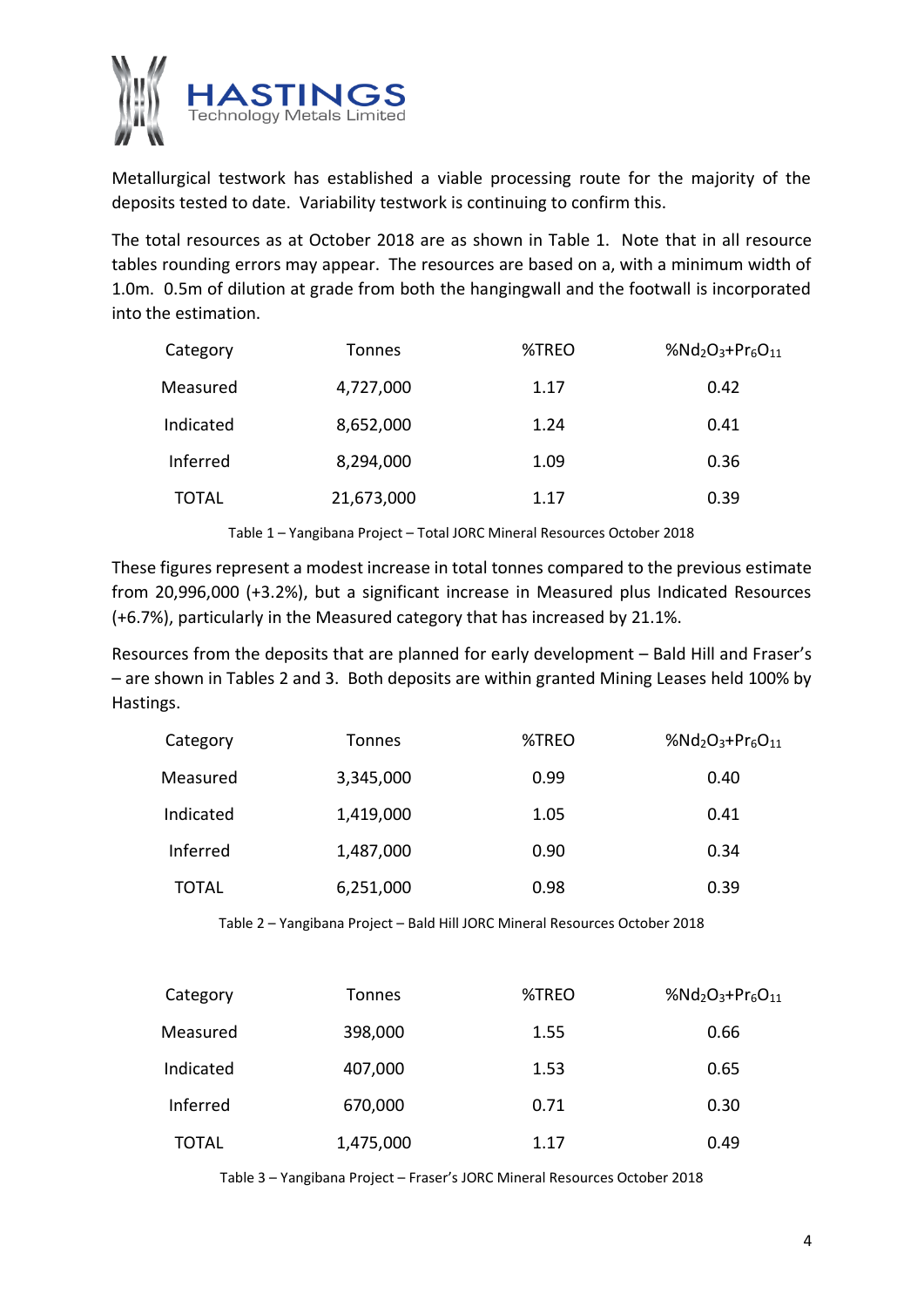

Following the recent drilling at Auer and Auer North (*ASX Release titled "Successful Infill and Extension Drilling at Auer, Auer North" 5th October2018*) , the main increases in total resources are at these deposits as shown in Tables 4 and 5. Both deposits are within Exploration Licences held 100% by Hastings and the Company will make application for a Mining Lease in the near future.

| Category     | <b>Tonnes</b>                                                          | %TREO | %Nd <sub>2</sub> O <sub>3</sub> +Pr <sub>6</sub> O <sub>11</sub> |
|--------------|------------------------------------------------------------------------|-------|------------------------------------------------------------------|
| Indicated    | 1,004,000                                                              | 1.09  | 0.39                                                             |
| Inferred     | 1,000,000                                                              | 1.09  | 0.37                                                             |
| <b>TOTAL</b> | 2,004,000                                                              | 1.09  | 0.38                                                             |
|              | Table 4 - Yangibana Project - Auer JORC Mineral Resources October 2018 |       |                                                                  |
| Category     | <b>Tonnes</b>                                                          | %TREO | %Nd <sub>2</sub> O <sub>3</sub> +Pr <sub>6</sub> O <sub>11</sub> |
| Indicated    | 462,000                                                                | 1.09  | 0.37                                                             |
| Inferred     | 220,000                                                                | 0.92  | 0.29                                                             |
| <b>TOTAL</b> | 682,000                                                                | 1.03  | 0.35                                                             |

Table 5 – Yangibana Project – Auer North JORC Mineral Resources October 2018

Longitudinal sections of Auer and Auer North showing accumulation (metre %  $Nd_2O_3+Pr_6O_{11}$ ) are shown in Figures 1 and 3 showing good potential for additional resources particularly at depth along the length of Auer and at Auer North Zone 1. Figures 2 and 4 show the resource categorisation for the two deposits.



Figure 1 – Yangibana Project – Auer m% longitudinal section October 2018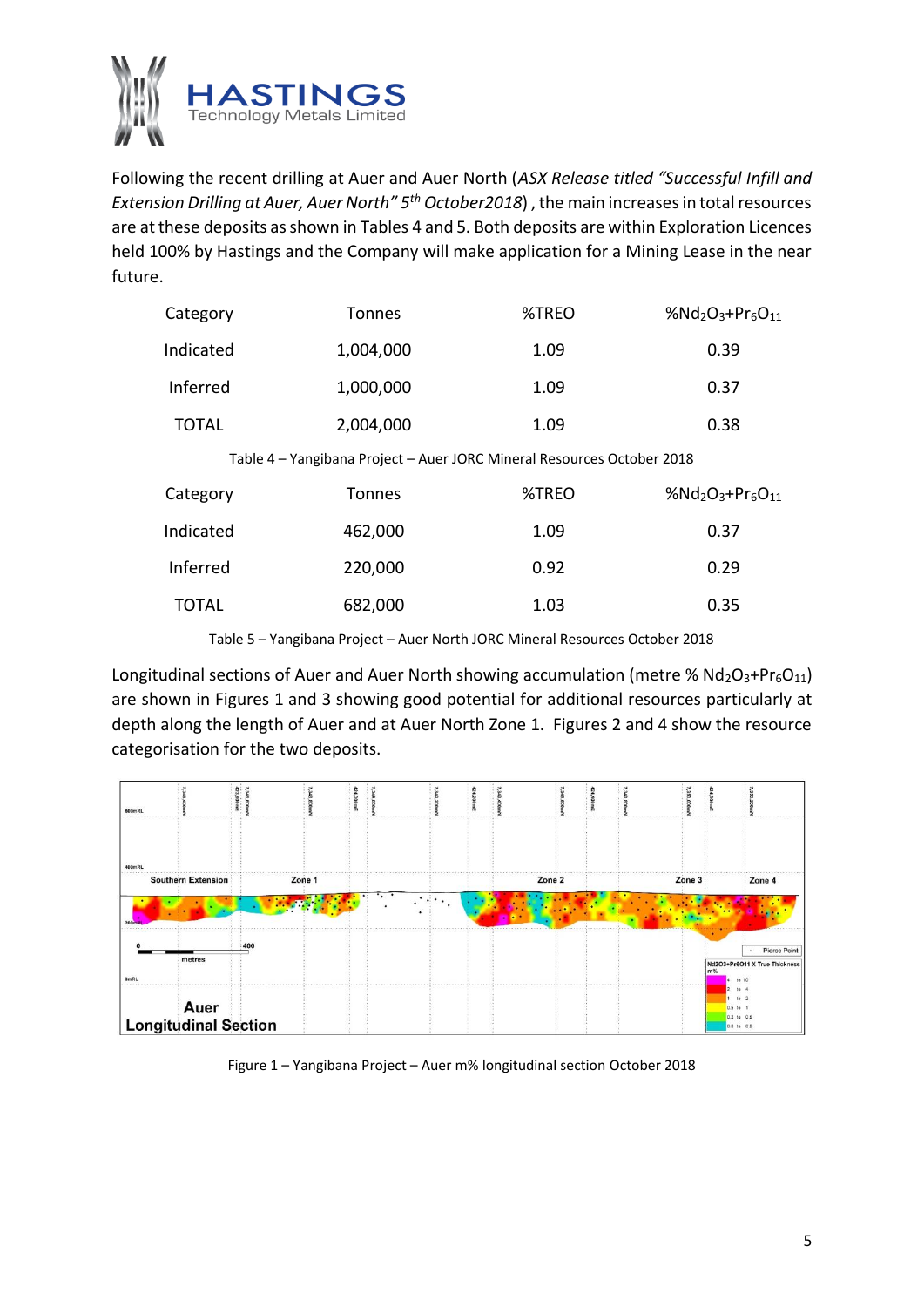



Figure 2 – Yangibana Project – Auer Resource Categorisation October 2018



Figure 3 – Yangibana Project – Auer North m% longitudinal section October 2018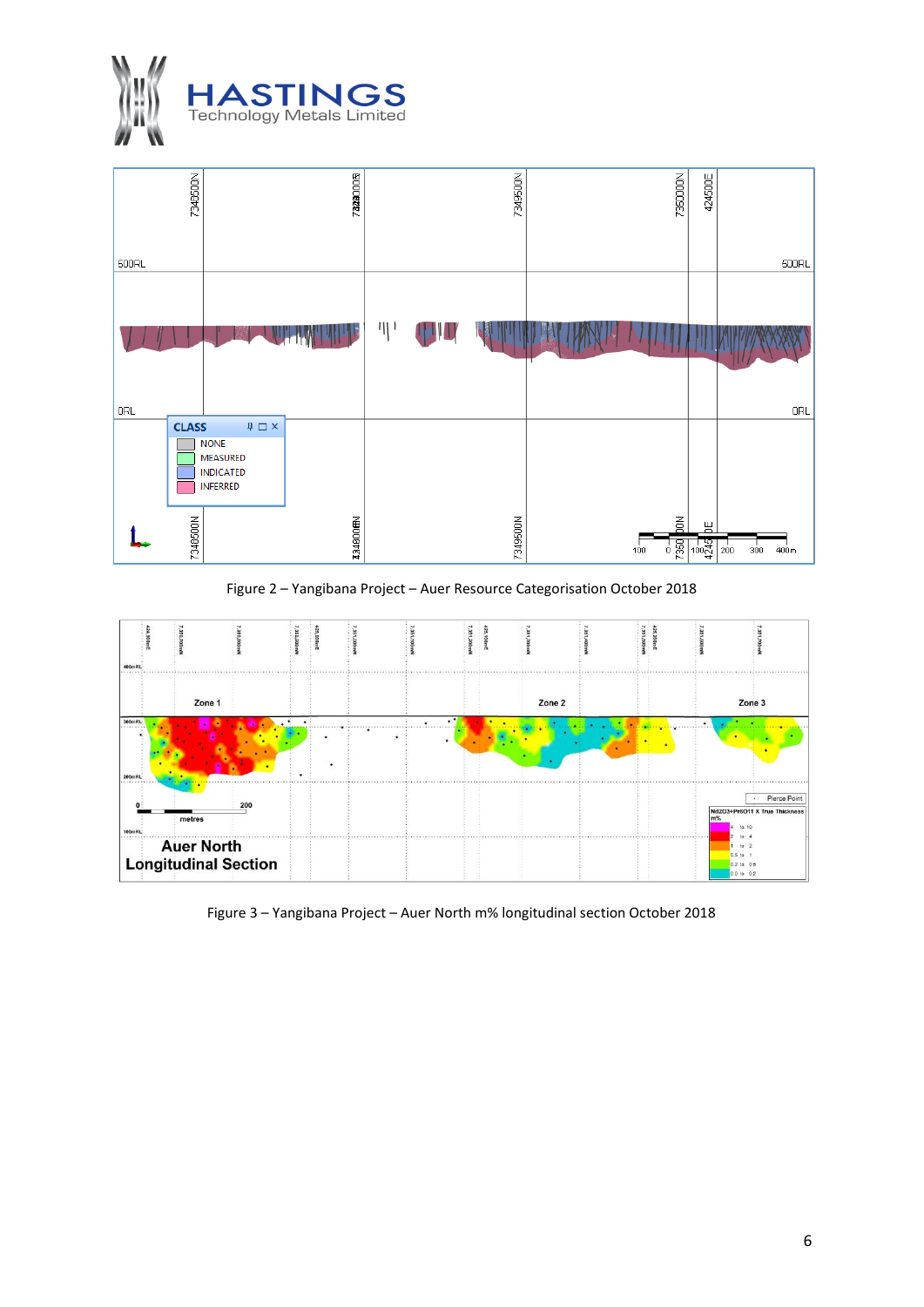



Figure 4 – Yangibana Project – Auer North Resource Categorisation October 2018

JORC Mineral Resources for Yangibana, Yangibana West, and Yangibana North are shown in Tables 6, 7 and 8 respectively.

| Category     | Tonnes    | %TREO<br>%Nd <sub>2</sub> O <sub>3</sub> +Pr <sub>6</sub> O <sub>11</sub> |      |
|--------------|-----------|---------------------------------------------------------------------------|------|
| Indicated    | 1,318,000 | 0.86                                                                      | 0.41 |
| Inferred     | 851,000   | 0.81                                                                      | 0.39 |
| <b>TOTAL</b> | 2,169,000 | 0.84                                                                      | 0.40 |

Table 6 – Yangibana Project – Yangibana JORC Mineral Resources October 2018

Of the total resources at Yangibana, 1,900,000 tonnes are within Mining Lease 09/165 held 100% by Hastings and 269,000 tonnes are within Mining Lease 09/163 in which Hastings holds a 70% interest.

| Category     | Tonnes    | %TREO | %Nd <sub>2</sub> O <sub>3</sub> +Pr <sub>6</sub> O <sub>11</sub> |
|--------------|-----------|-------|------------------------------------------------------------------|
| Measured     | 114,000   | 1.58  | 0.45                                                             |
| Indicated    | 1,665,000 | 1.24  | 0.34                                                             |
| Inferred     | 758,000   | 1.34  | 0.35                                                             |
| <b>TOTAL</b> | 2,536,000 | 1.29  | 0.35                                                             |

Table 7 – Yangibana Project – Yangibana West JORC Mineral Resources October 2018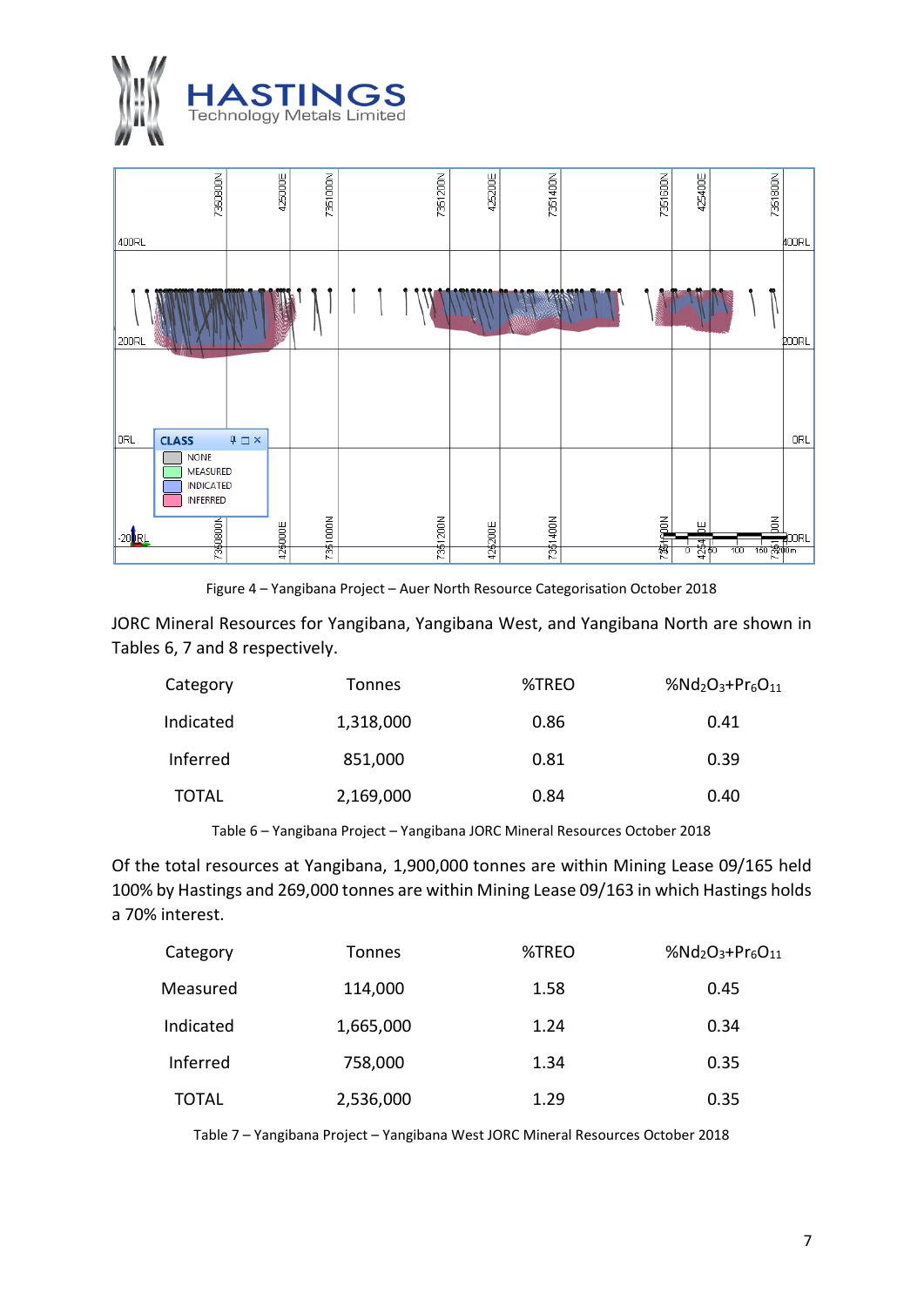

Yangibana West lies within Mining Lease 09/160 held 100% by Hastings. The mineralisation is part of a continuous deposits that extends into Mining Lease 09/159, in which Hastings holds a 70% interest, as Yangibana North.

| Category     | <b>Tonnes</b> | %TREO | %Nd <sub>2</sub> O <sub>3</sub> +Pr <sub>6</sub> O <sub>11</sub> |
|--------------|---------------|-------|------------------------------------------------------------------|
| Measured     | 871,000       | 1.64  | 0.43                                                             |
| Indicated    | 1,924,000     | 1.84  | 0.47                                                             |
| Inferred     | 632,000       | 1.85  | 0.47                                                             |
| <b>TOTAL</b> | 3,427,000     | 1.79  | 0.46                                                             |

Table 8 – Yangibana Project – Yangibana North JORC Mineral Resources October 2018

JORC Mineral Resources at Simon's Find are shown in Table 9. These resources are located within Mining Lease 09/158 and Exploration Licence 09/1943, both held 100% by Hastings. Additional drilling and metallurgical testwork will be undertaken prior to the application for a second Mining Lease.

| Category     | <b>Tonnes</b> | %TREO | %Nd <sub>2</sub> O <sub>3</sub> +Pr <sub>6</sub> O <sub>11</sub> |
|--------------|---------------|-------|------------------------------------------------------------------|
| Indicated    | 454,000       | 0.64  | 0.35                                                             |
| Inferred     | 855,000       | 0.67  | 0.35                                                             |
| <b>TOTAL</b> | 1,309,000     | 0.66  | 0.35                                                             |

Table 9 – Yangibana Project – Simon's Find JORC Mineral Resources October 2018

JORC Inferred Mineral Resources at Gossan, Lion's Ear, Hook and Kane's Gossan are shown in Table 10. These deposits are all within Mining Lease 09/159 in which Hastings holds a 70% interest.

| Inferred      | <b>Tonnes</b> | %TREO | %Nd <sub>2</sub> O <sub>3</sub> +Pr <sub>6</sub> O <sub>11</sub> |
|---------------|---------------|-------|------------------------------------------------------------------|
| Gossan        | 289,000       | 1.52  | 0.33                                                             |
| Lion's Ear    | 710,000       | 1.54  | 0.39                                                             |
| Hook          | 289,000       | 1.52  | 0.33                                                             |
| Kane's Gossan | 574,000       | 1.04  | 0.29                                                             |

Table 10 – Yangibana Project – Gossan, Lion's Ear, Hook and Kane's Gossan JORC Inferred Resources October 2018

A proposed drilling programme for 2019 has been established and will commence with holes testing the large aeromagnetic anomaly reported recently (*ASX Release titled "Major Aeromagnetic Target Identified at Yangibana" 8th August 2018*).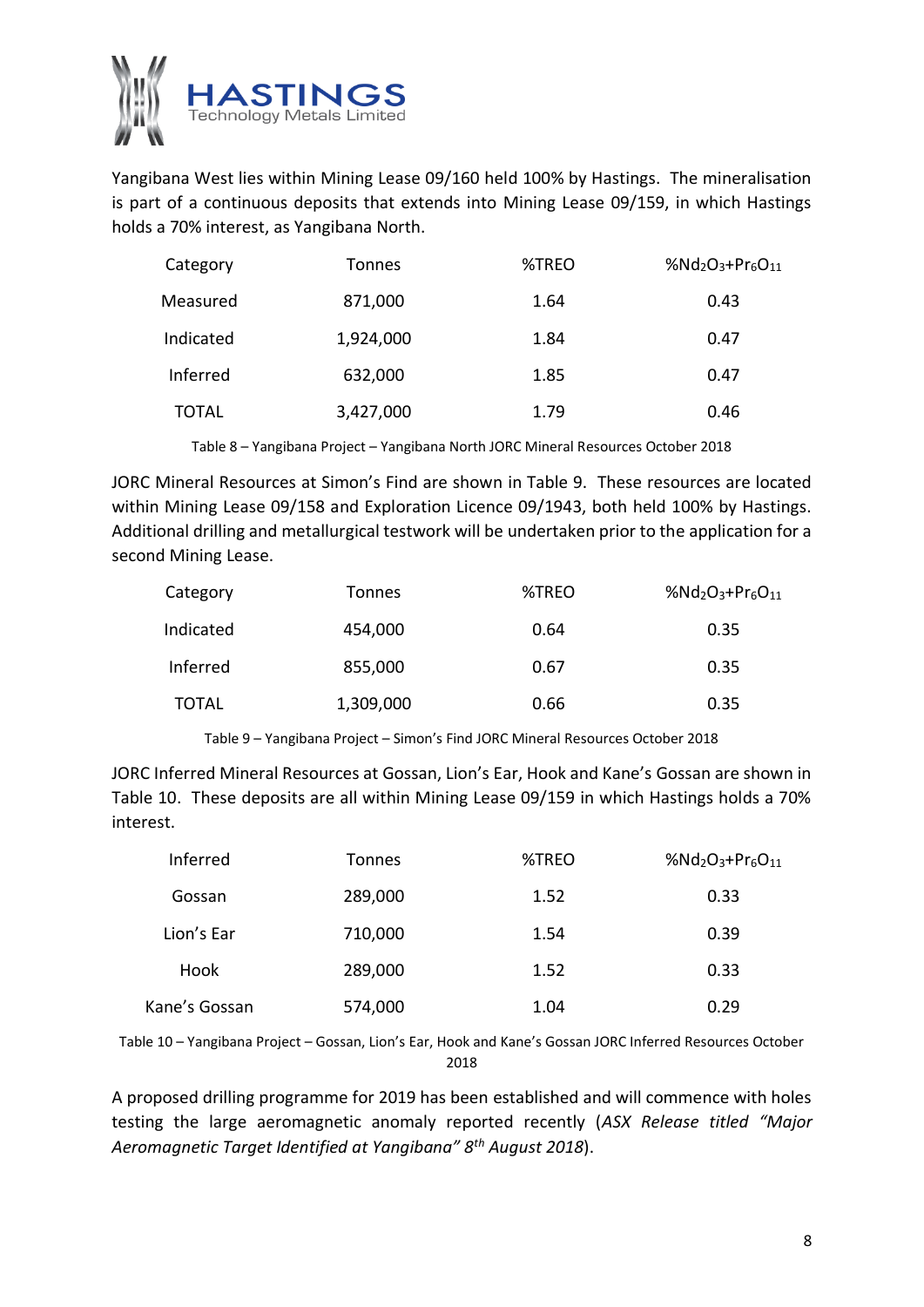

#### **TERMINOLOGY USED IN THIS REPORT**

**Total Rare Earths Oxides, TREO,** is the sum of the oxides of the light rare earth elements lanthanum (La), cerium (Ce), praseodymium (Pr), neodymium (Nd), and samarium (Sm) and the heavy rare earth elements europium (Eu), gadolinium (Gd), terbium (Tb), dysprosium (Dy), holmium (Ho), erbium (Er), thulium (Tm), ytterbium (Yb), lutetium (Lu), and yttrium (Y).

## **For further information please contact:**

Andrew Reid, Chief Operating Officer, +61 8 6117 6118 Andy Border, General Manager Exploration, +61 2 9078 7674

## **Competent Person Statements**

The information in this announcement that relates to Resources is based on information compiled by Lynn Widenbar. Mr Widenbar is a consultant to the Company and a member of the Australasian Institute of Mining and Metallurgy. Consent to include statements in this announcement are provided below. The information in this announcement that relates to Exploration Results is based on information compiled by Andy Border, an employee of the Company and a member of the Australasian Institute of Mining and Metallurgy. Each has sufficient experience relevant to the styles of mineralisation and types of deposits which are covered in this announcement and to the activity which they are undertaking to qualify as a Competent Person as defined in the 2012 edition of the 'Australasian Code for Reporting of Exploration Results, Mineral Resources and Ore Reserves' ("JORC Code").

#### **Forward looking statements and important notice:**

This report contains forecasts, projections and forward-looking information. Although the Company believes that its expectations, estimates and forecast outcomes are based on reasonable assumptions it can give no assurance that these will be achieved. Expectations, estimates and projections and information provided by the Company are not a guarantee of future performance and involve unknown risks and uncertainties, many of which are out of Hastings' control. Actual results and developments will almost certainly differ materially from those expressed or implied. Hastings has not audited or investigated the accuracy or completeness of the information, statements and opinions contained in this presentation. To the maximum extent permitted by applicable laws, Hastings makes no representation and can give no assurance, guarantee or warranty, express or implied, as to, and takes no responsibility and assumes no liability for (1) the authenticity, validity, accuracy, suitability or completeness of, or any errors in or omission from, any information, statement or opinion contained in this report and (2) without prejudice to the generality of the foregoing, the achievement or accuracy of any forecasts, projections or other forward looking information contained or referred to in this report.

Investors should make and rely upon their own enquiries before deciding to acquire or deal in the Company's securities.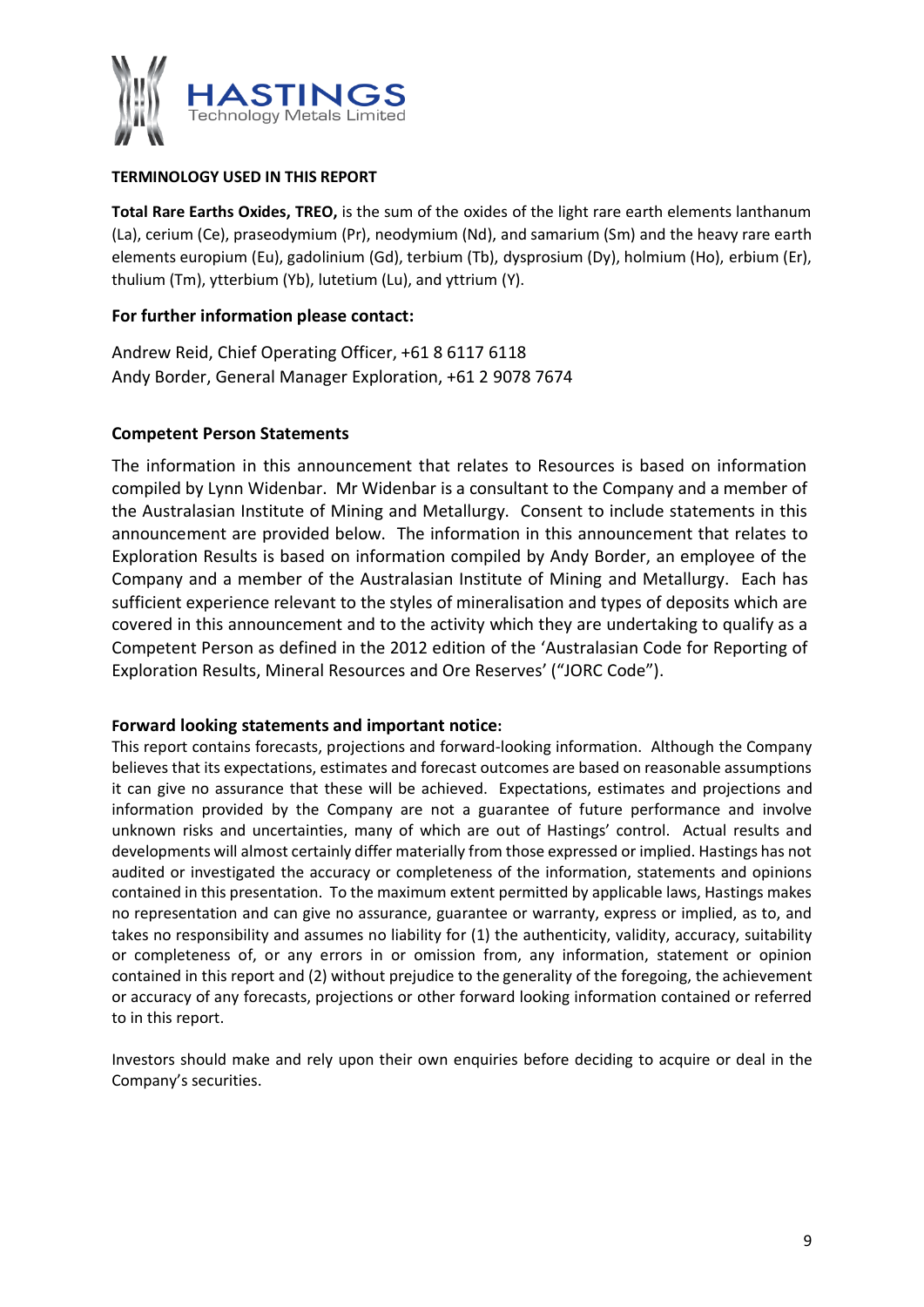

## **About Hastings Technology Metals**

## *Yangibana Project*

Hastings Technology Metals (ASX:HAS, the Company) is advancing the Yangibana Rare Earths Project towards production following the completion of a positive Definitive Feasibility Study in November 2017. The Yangibana Project hosts rare earths deposits rich in neodymium and praseodymium, elements vital to permanent magnets that provide many critical components of wide-ranging high-tech products, including electric vehicles, renewable energy wind turbines, robotics, medical applications and others. The Company aims to be the next significant producer of neodymium and praseodymium outside of China.

The established Yangibana reserves and resources are predominantly within tenements held 100% by Hastings, with the majority in granted Mining Leases. Lesser resources are held in a joint venture in which Hastings holds a 70% interest and has management control.

The November 2017 Yangibana Project DFS established JORC Probable Ore Reserves of 5.15 million tonnes at 1.12% total rare earths oxides (TREO) including 0.41% neodymium and praseodymium oxides ( $Nd<sub>2</sub>O<sub>3</sub>+Pr<sub>6</sub>O<sub>11</sub>$ ). This Ore Reserve was the basis of the initial operation at a planned production rate of up to 15,000 tonnes per annum (tpa.) MREC including 3,400 tpa. of  $Nd_2O_3+Pr_6O_{11}$ . The July 2018 Yangibana Probable Ore Reserve has increased to 7.74 million tonnes at 1.13%TREO including  $0.43\%$ Nd<sub>2</sub>O<sub>3</sub>+Pr<sub>6</sub>O<sub>11</sub>. The increase in Probable Ore Reserves is demonstrated by additional Pre-Feasibility Study work that supports extension of production over the full eight-year period considered in the Company's November 2017 DFS.

Including the above Ore Reserves, the Project hosts JORC Mineral Resources totalling of 21.7 million tonnes at 1.17% TREO including  $0.39\%$ Nd<sub>2</sub>O<sub>3</sub>+Pr<sub>6</sub>O<sub>11</sub>comprising Measured Resources of 4.7 million tonnes at 1.17% TREO including  $0.42\%$ Nd<sub>2</sub>O<sub>3</sub>+Pr<sub>6</sub>O<sub>11</sub> Indicated Resources of 8.7 million tonnes at 1.24% TREO including  $0.41\%$ Nd<sub>2</sub>O<sub>3</sub>+Pr<sub>6</sub>O<sub>11</sub>.

and Inferred Resources of 8.3 million tonnes at 1.09% TREO including 0.36%Nd<sub>2</sub>O<sub>3</sub>+Pr6O11.

Many more areas of the Company's deposits have the potential for additional resources and exploration programmes are in place to evaluate these areas in future plus the numerous other targets identified to date.

## *Brockman Project*

The Company is also progressing a Mining Lease application over the Brockman Rare Earths and Rare Metals Project.

The Brockman deposit, near Halls Creek in Western Australia, contains JORC Indicated and Inferred Mineral Resources, estimated using the guidelines of JORC Code (2012 Edition, totalling 41.4 million tonnes (comprising 32.3 million tonnes Indicated Mineral Resources and 9.1 million tonnes Inferred Mineral Resources) at 0.21% TREO, including 0.18% HREO, plus 0.36%  $Nb<sub>2</sub>O<sub>5</sub>$  and 0.90% ZrO<sub>2</sub>.

The Company aims to capitalise on the strong demand for critical rare earths created by the expanding demand for new technology products.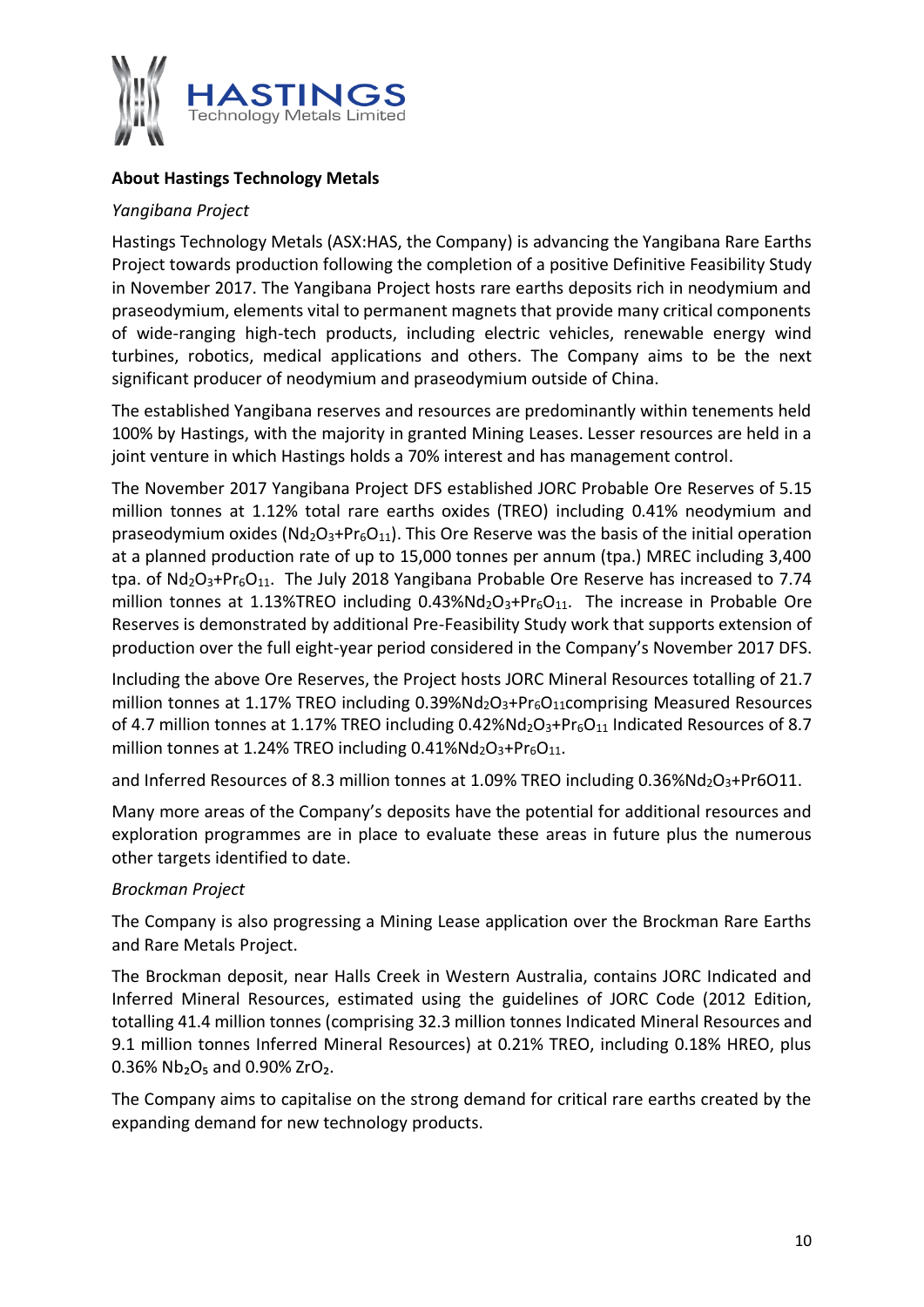

## JORC Code, 2012 Edition – Table 1

## Section 1 Sampling Techniques and Data

(Criteria in this section apply to all succeeding sections.)

| <b>Criteria</b>                 | <b>JORC Code explanation</b>                                                                                                                                                                                                                                                                                                                                                                                                                                                                                                                                                                                                                                                                                                                                                                                                                                                                                                                                                                                                                                                                                          | <b>Commentary</b>                                                                                                                                                                                                                                                                                                                                                                                                                                                                                                                                                                                                                                                                                                                                                                                                                                                                                                                                                                            |
|---------------------------------|-----------------------------------------------------------------------------------------------------------------------------------------------------------------------------------------------------------------------------------------------------------------------------------------------------------------------------------------------------------------------------------------------------------------------------------------------------------------------------------------------------------------------------------------------------------------------------------------------------------------------------------------------------------------------------------------------------------------------------------------------------------------------------------------------------------------------------------------------------------------------------------------------------------------------------------------------------------------------------------------------------------------------------------------------------------------------------------------------------------------------|----------------------------------------------------------------------------------------------------------------------------------------------------------------------------------------------------------------------------------------------------------------------------------------------------------------------------------------------------------------------------------------------------------------------------------------------------------------------------------------------------------------------------------------------------------------------------------------------------------------------------------------------------------------------------------------------------------------------------------------------------------------------------------------------------------------------------------------------------------------------------------------------------------------------------------------------------------------------------------------------|
| <b>Sampling</b><br>techniques   | Nature and quality of sampling (eg cut channels,<br>random chips, or specific specialised industry<br>standard measurement tools appropriate to the<br>minerals under investigation, such as down hole<br>gamma sondes, or handheld XRF instruments,<br>etc). These examples should not be taken as<br>limiting the broad meaning of sampling.<br>Include reference to measures taken to ensure<br>sample representivity and the appropriate<br>calibration of any measurement tools or systems<br>used.<br>Aspects of the determination of mineralisation<br>that are Material to the Public Report.<br>In cases where 'industry standard' work has<br>٠<br>been done this would be relatively simple (eg<br>'reverse circulation drilling was used to obtain 1<br>m samples from which 3 kg was pulverised to<br>produce a 30 g charge for fire assay'). In other<br>cases more explanation may be required, such<br>as where there is coarse gold that has inherent<br>sampling problems. Unusual commodities or<br>mineralisation types (eg submarine nodules)<br>may warrant disclosure of detailed information. | Samples used to assess the numerous deposits of<br>the Yangibana Project have been derived from<br>both reverse circulation (RC) and diamond drilling.<br>Eight drilling programmes have been completed to<br>date with more than 1,500 holes drilled for<br>80,000m.<br>Samples from each metre were collected in a<br>cyclone and split using a 3-level riffle splitter.<br>Field duplicates, blanks and Reference Standards<br>were inserted at a rate of approximately 1 in 20.<br>RC and diamond drilling leading to the<br>establishment of JORC Resources has been<br>carried out at Bald Hill, Frasers's, Yangibana<br>West, Auer, Auer North, Yangibana, and Simon's<br>Find within tenements held 100% by Hastings,<br>and at Yangibana North, Gossan, Lion's Ear,<br>Hook and Kane's Gossan in tenements in which<br>Hastings has a 70% interest. In addition, drilling<br>has been carried out at Hatchett, Demarcay,<br>Mosander Terry's Find and Yangibana South<br>prospects. |
| <b>Drilling</b><br>techniques   | Drill type (eg core, reverse circulation, open-hole<br>$\bullet$<br>hammer, rotary air blast, auger, Bangka, sonic,<br>etc) and details (eg core diameter, triple or<br>standard tube, depth of diamond tails, face-<br>sampling bit or other type, whether core is<br>oriented and if so, by what method, etc).                                                                                                                                                                                                                                                                                                                                                                                                                                                                                                                                                                                                                                                                                                                                                                                                      | Reverse Circulation drilling at the various targets<br>$\bullet$<br>utilised a nominal 5 1/4 inch diameter face-<br>sampling hammer.<br>Diamond drilling at the various targets has been<br>HQ diameter.                                                                                                                                                                                                                                                                                                                                                                                                                                                                                                                                                                                                                                                                                                                                                                                     |
| <b>Drill sample</b><br>recovery | Method of recording and assessing core and<br>$\bullet$<br>chip sample recoveries and results assessed.<br>Measures taken to maximise sample recovery<br>٠<br>and ensure representative nature of the<br>samples.<br>Whether a relationship exists between sample<br>recovery and grade and whether sample bias<br>may have occurred due to preferential loss/gain<br>of fine/coarse material.                                                                                                                                                                                                                                                                                                                                                                                                                                                                                                                                                                                                                                                                                                                        | Recoveries are recorded by the geologist in the<br>$\bullet$<br>field at the time of drilling/logging.<br>If poor sample recovery is encountered during<br>drilling, the geologist and driller have endeavoured<br>to rectify the problem to ensure maximum sample<br>recovery. Visual assessment is made for moisture<br>and contamination. A cyclone and splitter were<br>used to ensure representative samples and were<br>routinely cleaned.<br>Sample recoveries to date have generally been<br>high, and moisture in samples minimal.<br>Insufficient data is available at present to<br>determine if a relationship exists between<br>recovery and grade.                                                                                                                                                                                                                                                                                                                             |
| Logging                         | Whether core and chip samples have been<br>$\bullet$<br>geologically and geotechnically logged to a level<br>of detail to support appropriate Mineral<br>Resource estimation, mining studies and<br>metallurgical studies.                                                                                                                                                                                                                                                                                                                                                                                                                                                                                                                                                                                                                                                                                                                                                                                                                                                                                            | All drill chip samples are geologically logged at 1m<br>$\bullet$<br>intervals from surface to the bottom of each<br>individual hole to a level that support appropriate<br>future Mineral Resource studies.<br>Logging is considered to be semi-quantitative                                                                                                                                                                                                                                                                                                                                                                                                                                                                                                                                                                                                                                                                                                                                |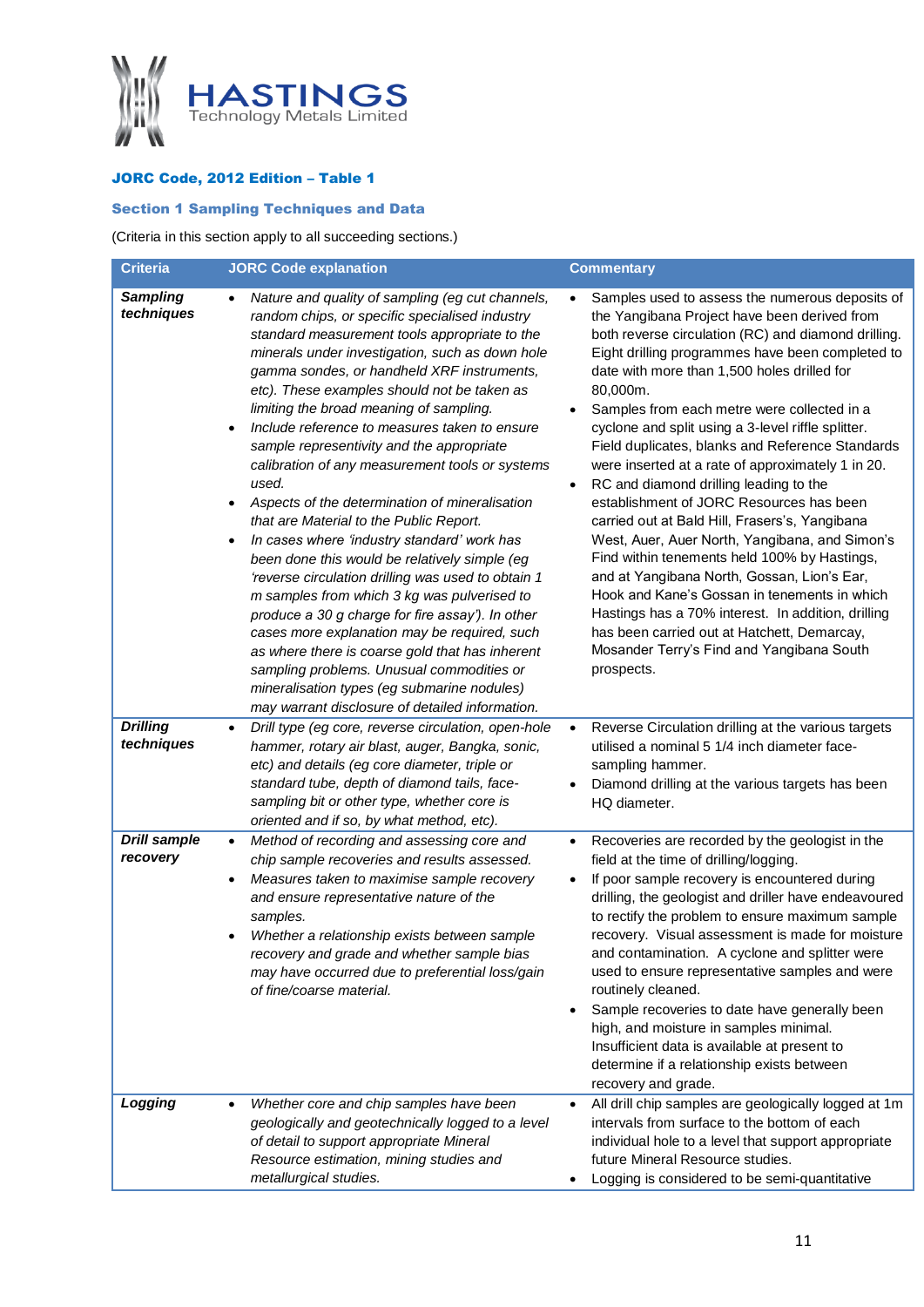

| Criteria                                                      | <b>JORC Code explanation</b>                                                                                                                                                                                                                                                                                                                                                                                                                                                                                                                                                                                                                                                                               | <b>Commentary</b>                                                                                                                                                                                                                                                                                                                                                                                                                                                                                                                                                                                                                                                                                                                                                                                                                                                                                                                                                                                           |
|---------------------------------------------------------------|------------------------------------------------------------------------------------------------------------------------------------------------------------------------------------------------------------------------------------------------------------------------------------------------------------------------------------------------------------------------------------------------------------------------------------------------------------------------------------------------------------------------------------------------------------------------------------------------------------------------------------------------------------------------------------------------------------|-------------------------------------------------------------------------------------------------------------------------------------------------------------------------------------------------------------------------------------------------------------------------------------------------------------------------------------------------------------------------------------------------------------------------------------------------------------------------------------------------------------------------------------------------------------------------------------------------------------------------------------------------------------------------------------------------------------------------------------------------------------------------------------------------------------------------------------------------------------------------------------------------------------------------------------------------------------------------------------------------------------|
|                                                               | Whether logging is qualitative or quantitative in<br>nature. Core (or costean, channel, etc)<br>photography.<br>The total length and percentage of the relevant<br>intersections logged.                                                                                                                                                                                                                                                                                                                                                                                                                                                                                                                   | given the nature of reverse circulation drill chips.<br>All RC drill holes in the current programme are<br>logged in full.                                                                                                                                                                                                                                                                                                                                                                                                                                                                                                                                                                                                                                                                                                                                                                                                                                                                                  |
| Sub-<br>sampling<br>techniques<br>and sample<br>preparation   | If core, whether cut or sawn and whether<br>$\bullet$<br>quarter, half or all core taken.<br>If non-core, whether riffled, tube sampled, rotary<br>split, etc and whether sampled wet or dry.<br>For all sample types, the nature, quality and<br>appropriateness of the sample preparation<br>technique.<br>Quality control procedures adopted for all sub-<br>sampling stages to maximise representivity of<br>samples.<br>Measures taken to ensure that the sampling is<br>representative of the in situ material collected,<br>including for instance results for field<br>duplicate/second-half sampling.<br>Whether sample sizes are appropriate to the<br>grain size of the material being sampled. | The RC drilling rig is equipped with an in-built<br>$\bullet$<br>cyclone and triple tier riffle splitting system, which<br>provided one bulk sample of approximately 25kg,<br>and a sub-sample of 2-4kg per metre drilled.<br>All samples were split using the system described<br>above to maximise and maintain consistent<br>representivity. Most samples were dry. For wet<br>samples the cleanliness of the cyclone and splitter<br>was constantly monitored by the geologist and<br>maintained to avoid contamination.<br>Bulk samples were placed in green plastic bags,<br>with the sub-samples collected placed in calico<br>sample bags.<br>Field duplicates were collected directly from the<br>splitter as drilling proceeded through a secondary<br>sample chute. These duplicates were designed for<br>lab checks as well as lab umpire analysis.<br>A sample size of 2-4kg was collected and<br>considered appropriate and representative for the<br>grain size and style of mineralisation. |
| <b>Quality of</b><br>assay data<br>and<br>laboratory<br>tests | The nature, quality and appropriateness of the<br>assaying and laboratory procedures used and<br>whether the technique is considered partial or<br>total.<br>For geophysical tools, spectrometers, handheld<br>XRF instruments, etc, the parameters used in<br>determining the analysis including instrument<br>make and model, reading times, calibrations<br>factors applied and their derivation, etc.<br>Nature of quality control procedures adopted (eg<br>standards, blanks, duplicates, external<br>laboratory checks) and whether acceptable<br>levels of accuracy (ie lack of bias) and precision<br>have been established.                                                                      | Genalysis (Perth) was used for all analysis work<br>carried out on the 1m drill chip samples and the<br>rock chip samples. The laboratory techniques<br>below are for all samples submitted to Genalysis<br>and are considered appropriate for the style of<br>mineralisation defined at the Yangibana REE<br>Project: FP6/MS<br>Blind field duplicates were collected at a rate of<br>approximately 1 duplicate for every 20 samples<br>that are to be submitted to Genalysis for<br>laboratory analysis. Field duplicates were split<br>directly from the splitter as drilling proceeded at<br>the request of the supervising geologist.                                                                                                                                                                                                                                                                                                                                                                  |
| <b>Verification</b><br>of sampling<br>and assaying            | The verification of significant intersections by<br>either independent or alternative company<br>personnel.<br>The use of twinned holes.<br>Documentation of primary data, data entry<br>procedures, data verification, data storage<br>(physical and electronic) protocols.<br>Discuss any adjustment to assay data.                                                                                                                                                                                                                                                                                                                                                                                      | At least two company personnel verify all<br>$\bullet$<br>significant intersections.<br>All geological logging and sampling information is<br>completed firstly on to paper logs before being<br>transferred to Microsoft Excel spreadsheets.<br>Physical logs and sampling data are returned to<br>the Hastings head office for scanning and storage.<br>Electronic copies of all information are backed up<br>daily.<br>No adjustments of assay data are considered<br>necessary.                                                                                                                                                                                                                                                                                                                                                                                                                                                                                                                         |
| <b>Location of</b><br>data points                             | Accuracy and quality of surveys used to locate<br>$\bullet$<br>drill holes (collar and down-hole surveys),                                                                                                                                                                                                                                                                                                                                                                                                                                                                                                                                                                                                 | Final drillhole collars completed during 2014<br>$\bullet$<br>were collected by MHR Surveyors using<br>DGPS utilising a locally established control                                                                                                                                                                                                                                                                                                                                                                                                                                                                                                                                                                                                                                                                                                                                                                                                                                                         |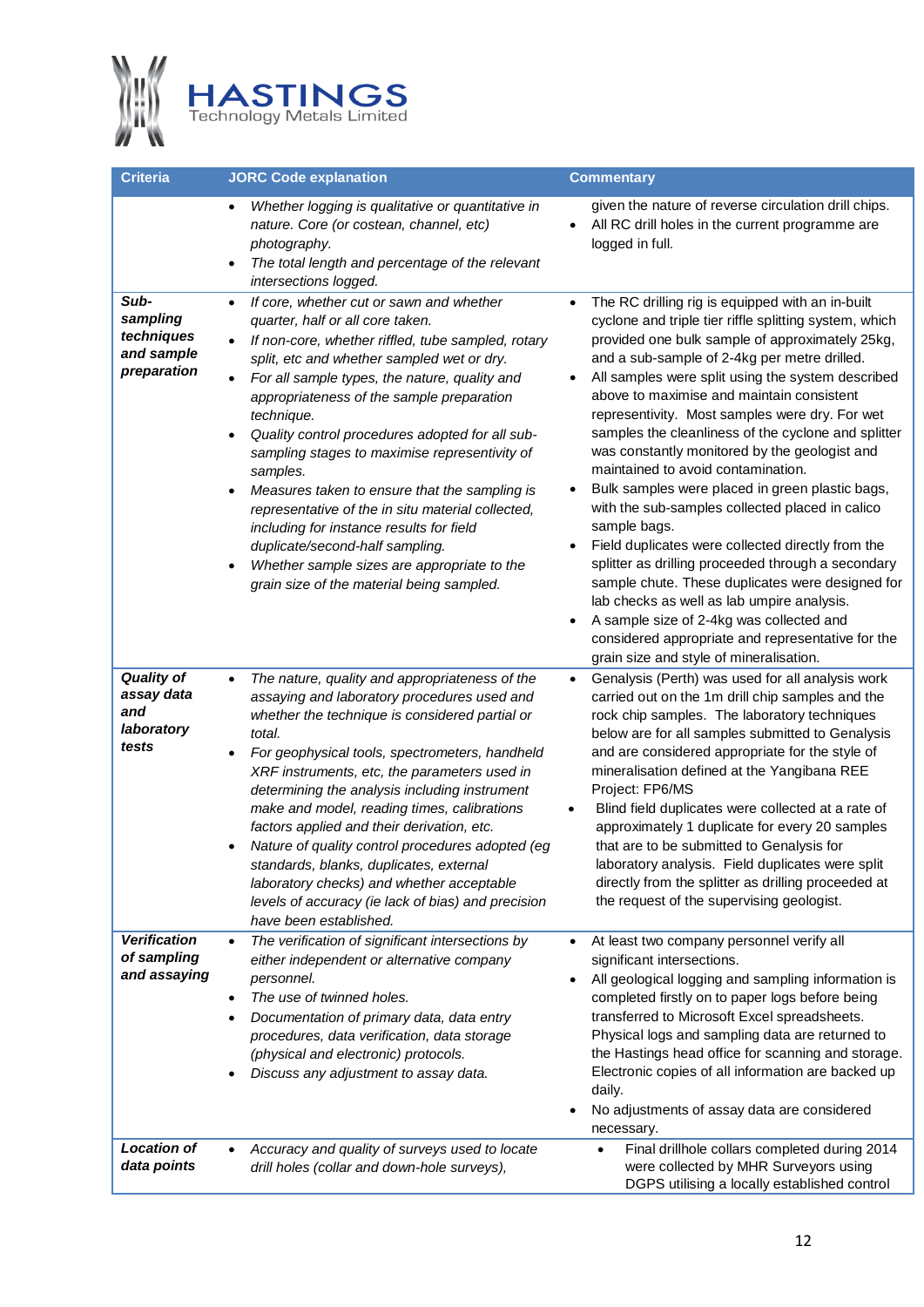

| <b>Criteria</b>                     | <b>JORC Code explanation</b>                                                                                                                                                                                                                                                                                                                                   | <b>Commentary</b>                                                                                                                                                                                                                                                                                                                                                                                                                                                                                                                                                                                                                                                                                                                                                                                                                                                                                                                                                                                                                                                                                                                                                                                                                                                                                                                                                                                                                                                                                                                                         |
|-------------------------------------|----------------------------------------------------------------------------------------------------------------------------------------------------------------------------------------------------------------------------------------------------------------------------------------------------------------------------------------------------------------|-----------------------------------------------------------------------------------------------------------------------------------------------------------------------------------------------------------------------------------------------------------------------------------------------------------------------------------------------------------------------------------------------------------------------------------------------------------------------------------------------------------------------------------------------------------------------------------------------------------------------------------------------------------------------------------------------------------------------------------------------------------------------------------------------------------------------------------------------------------------------------------------------------------------------------------------------------------------------------------------------------------------------------------------------------------------------------------------------------------------------------------------------------------------------------------------------------------------------------------------------------------------------------------------------------------------------------------------------------------------------------------------------------------------------------------------------------------------------------------------------------------------------------------------------------------|
|                                     | trenches, mine workings and other locations<br>used in Mineral Resource estimation.<br>Specification of the grid system used.<br>Quality and adequacy of topographic control.                                                                                                                                                                                  | point. Accuracies of the drillhole collar<br>locations collected by MHR Surveyors is less<br>than 0.1m. Drillhole collar positions from<br>2015 onwards were collected using a<br>Trimble RTX R1 GNSS receiver, with<br>accuracy of approximately 50cm.<br>Elevation data was recorded by both MHR<br>$\bullet$<br>Surveyors and the Trimble receiver, but the<br>topographic control for all drillholes is based<br>on the high-resolution DTM undertaken by<br>the Company, with Relative Level (RL)<br>assigned to each borehole based on the<br>DTM using Mapinfo Discover 3D.<br>Down hole surveys are conducted by the drill<br>$\bullet$<br>contractors using a Reflex electronic single-<br>shot camera with readings for dip and<br>magnetic azimuth nominally taken every 30m<br>down hole, except in holes of less than 30m.<br>The instrument is positioned within a<br>stainless steel drill rod so as not to affect the<br>magnetic azimuth.<br>Grid system used is MGA 94 (Zone 50)                                                                                                                                                                                                                                                                                                                                                                                                                                                                                                                                                        |
|                                     |                                                                                                                                                                                                                                                                                                                                                                |                                                                                                                                                                                                                                                                                                                                                                                                                                                                                                                                                                                                                                                                                                                                                                                                                                                                                                                                                                                                                                                                                                                                                                                                                                                                                                                                                                                                                                                                                                                                                           |
| Data spacing<br>and<br>distribution | Data spacing for reporting of Exploration<br>$\bullet$<br>Results.<br>Whether the data spacing and distribution is<br>sufficient to establish the degree of geological<br>and grade continuity appropriate for the Mineral<br>Resource and Ore Reserve estimation<br>procedure(s) and classifications applied.<br>Whether sample compositing has been applied. | Substantial areas of the main Bald Hill<br>$\bullet$<br>deposit have been infill drilled at a staggered<br>50m x 50m pattern, giving an effective 35m x<br>35 spacing, with some areas infilled to 20m x<br>20m and 20m x 10m in the recent 2018<br>drilling prorgamme. In general, and where<br>allowed by the kriging parameters this allows<br>portions of the deposit to be classified in the<br>Measured category. Areas of 50m x 50m<br>spacing are generally classified as Indicated,<br>while zones with wider spacing or where<br>blocks are extrapolated are generally<br>classified as Inferred.<br>Bald Hill South has a small area of Measured<br>with nominal 25m x 25m spacing area of<br>Indicated (a mixture of 50m x 50m and 50m<br>x 25m spacing) and an Inferred area in the<br>south and west with wider spacing<br>The main part of the Fraser's deposit has<br>$\bullet$<br>some areas of Measured where there is infill<br>drilling at nominally 25m x 25m, with much of<br>the rest being Indicated, where spacing is<br>typically 50m x 50m. Down-dip zones of<br>extrapolated blocks with higher variances are<br>supported by a number of deep intersections<br>and have been classified as Inferred.<br>Yangibana West and North drill spacing is<br>typically 50m x 50m with some new infill<br>areas in the east. Down dip extrapolation<br>has been limited due to the smaller ranges<br>down dip compared to along strike. Due to<br>the new infill, and improved variography,<br>some Measured material has been added. |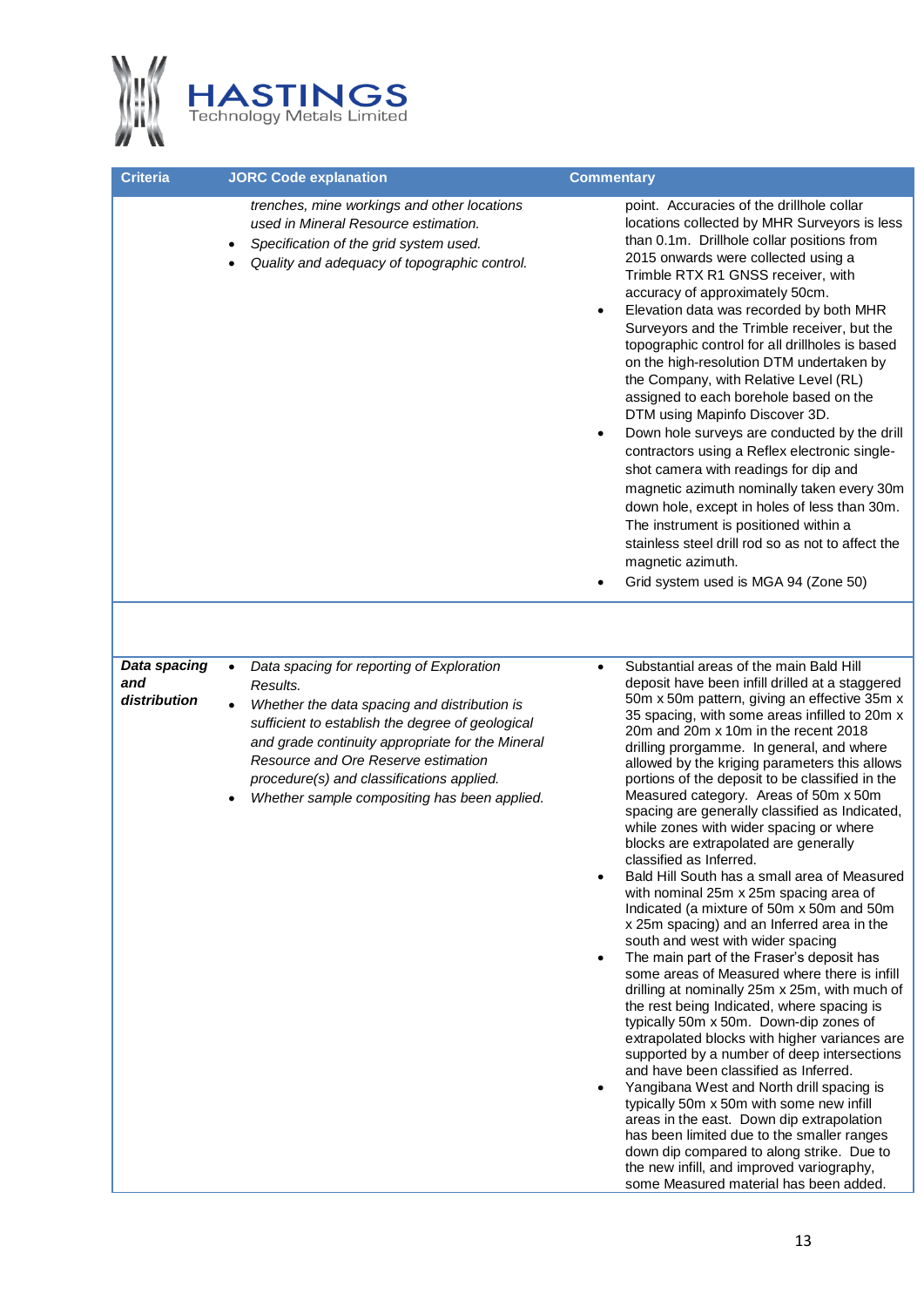

|                                                                            |                                                                                                                                                                                                                                                                                                                                                                                               | At the Yangibana deposit drill spacing is<br>$\bullet$                                                                                                                                                                                                                                                                                                                                                                                                                                                                                                                                                                                                                                                                                                                                                                                                                                                                                                                                                                                                                                                                                                                                                                                                                                                                                                                                                                                                                                                                                                                                                                                                                                                                                                                                                                                                                  |
|----------------------------------------------------------------------------|-----------------------------------------------------------------------------------------------------------------------------------------------------------------------------------------------------------------------------------------------------------------------------------------------------------------------------------------------------------------------------------------------|-------------------------------------------------------------------------------------------------------------------------------------------------------------------------------------------------------------------------------------------------------------------------------------------------------------------------------------------------------------------------------------------------------------------------------------------------------------------------------------------------------------------------------------------------------------------------------------------------------------------------------------------------------------------------------------------------------------------------------------------------------------------------------------------------------------------------------------------------------------------------------------------------------------------------------------------------------------------------------------------------------------------------------------------------------------------------------------------------------------------------------------------------------------------------------------------------------------------------------------------------------------------------------------------------------------------------------------------------------------------------------------------------------------------------------------------------------------------------------------------------------------------------------------------------------------------------------------------------------------------------------------------------------------------------------------------------------------------------------------------------------------------------------------------------------------------------------------------------------------------------|
| <b>Orientation</b><br>of data in<br>relation to<br>geological<br>structure | Whether the orientation of sampling achieves<br>$\bullet$<br>unbiased sampling of possible structures and<br>the extent to which this is known, considering<br>the deposit type.<br>If the relationship between the drilling orientation<br>and the orientation of key mineralised structures<br>is considered to have introduced a sampling<br>bias, this should be assessed and reported if | nominally on 50m sections, and the upper<br>part of the resource is generally classified as<br>Indicated while the lower, extrapolated areas<br>are Inferred.<br>Section spacing at Auer is predominantly<br>$\bullet$<br>50m with some areas of 25m spacing and<br>others at 100m; down dip spacing is typically<br>50m. Closer spaced areas have been<br>assigned an Indicated classification, though<br>the majority of the Auer deposit has only two<br>or three holes per section, resulting in these<br>areas being classified as Inferred.<br>A significant amount of infill drilling at Auer<br>North in 2017-2018 has increased<br>confidence in what was previously Inferred<br>material; a reasonably large proportion of<br>Auer North is now in the Indicated category,<br>with drill spacing typically on 25 to 50m<br>sections with the remainder being Inferred, at<br>depth and where section spacing is greater<br>than 50m.<br>Simon's Find spacing is variable, typically<br>$\bullet$<br>50m x 50m with some areas on a staggered<br>50m x 50m pattern, giving an effective 35m x<br>35m spacing. There is limited down dip<br>drilling, however, and these areas are<br>generally classified as Indicated rather than<br>Measured. Remaining areas are classified<br>as Inferred.<br>The Gossan, Lion's Ear, Kane's Gossan and<br>$\bullet$<br>Hook deposits all have relatively widely<br>spaced drilling (>100m) and have all been<br>classified in the Inferred category.<br>No sample compositing is used in this report,<br>$\bullet$<br>all results detailed are the product of 1m<br>downhole sample intervals.<br>Most drill holes in the current programme are<br>$\bullet$<br>vertical (subject to access to the preferred collar<br>position) or collared at -60° or -70° in steeper<br>mineralised areas such as Auer and Auer North. |
|                                                                            | material.                                                                                                                                                                                                                                                                                                                                                                                     |                                                                                                                                                                                                                                                                                                                                                                                                                                                                                                                                                                                                                                                                                                                                                                                                                                                                                                                                                                                                                                                                                                                                                                                                                                                                                                                                                                                                                                                                                                                                                                                                                                                                                                                                                                                                                                                                         |
| <b>Sample</b><br>security                                                  | The measures taken to ensure sample security.                                                                                                                                                                                                                                                                                                                                                 | The chain of custody is managed by the project<br>٠<br>geologist who places calico sample bags in<br>polyweave sacks. Up to 10 calico sample bags are<br>placed in each sack. Each sack is clearly labelled<br>with:<br>Hastings Technology Metals Ltd<br>Address of laboratory<br>Sample range<br>Samples were delivered by Hastings personnel to<br>the Nexus Logistics base in order to be loaded on                                                                                                                                                                                                                                                                                                                                                                                                                                                                                                                                                                                                                                                                                                                                                                                                                                                                                                                                                                                                                                                                                                                                                                                                                                                                                                                                                                                                                                                                 |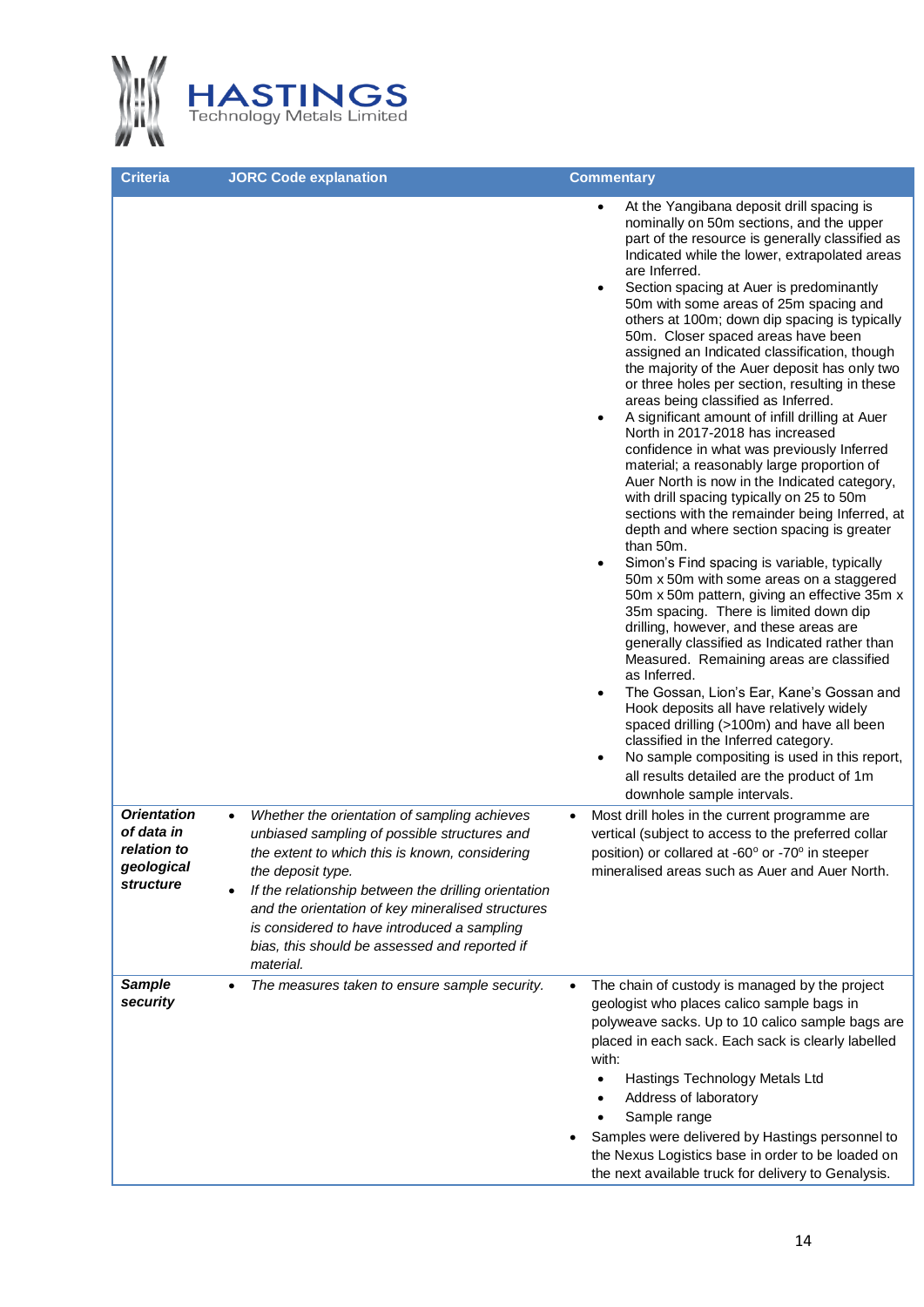

| <b>Criteria</b>             | <b>JORC Code explanation</b>                                                          | <b>Commentary</b>                                                                                                                                                                                                                                                                 |
|-----------------------------|---------------------------------------------------------------------------------------|-----------------------------------------------------------------------------------------------------------------------------------------------------------------------------------------------------------------------------------------------------------------------------------|
|                             |                                                                                       | The freight provider delivers the samples directly<br>to the laboratory. Detailed records are kept of all<br>samples that are dispatched, including details of<br>chain of custody.                                                                                               |
| <b>Audits or</b><br>reviews | The results of any audits or reviews of sampling<br>$\bullet$<br>techniques and data. | No audit of sampling data has been completed to<br>date but a review will be conducted once all data<br>from Genalysis (Perth) has been received. Data is<br>validated when loading into the database and will<br>be validated again prior to any Resource<br>estimation studies. |

#### Section 2 Reporting of Exploration Results

(Criteria listed in the preceding section also apply to this section.)

| <b>Criteria</b>                                         | <b>JORC Code explanation</b>                                                                                                                                                                                                                                                                                                                                                                                                                                                 | <b>Commentary</b>                                                                                                                                                                                                                                                                                                                                                                                                                                                                                                                                                              |
|---------------------------------------------------------|------------------------------------------------------------------------------------------------------------------------------------------------------------------------------------------------------------------------------------------------------------------------------------------------------------------------------------------------------------------------------------------------------------------------------------------------------------------------------|--------------------------------------------------------------------------------------------------------------------------------------------------------------------------------------------------------------------------------------------------------------------------------------------------------------------------------------------------------------------------------------------------------------------------------------------------------------------------------------------------------------------------------------------------------------------------------|
| <b>Mineral</b><br>tenement and<br>land tenure<br>status | Type, reference name/number, location and<br>ownership including agreements or material<br>issues with third parties such as joint ventures,<br>partnerships, overriding royalties, native title<br>interests, historical sites, wilderness or national<br>park and environmental settings.<br>The security of the tenure held at the time of<br>$\bullet$<br>reporting along with any known impediments to<br>obtaining a licence to operate in the area.                   | Drilling has been undertaken on numerous<br>tenements within the Yangibana Project.<br>All Yangibana tenements are in good standing<br>and no known impediments exist.                                                                                                                                                                                                                                                                                                                                                                                                         |
| <b>Exploration</b><br>done by other<br>parties          | Acknowledgment and appraisal of exploration<br>$\bullet$<br>by other parties.                                                                                                                                                                                                                                                                                                                                                                                                | Ten of the Yangibana prospects were previously<br>$\bullet$<br>drilled to a limited extent by Hurlston Pty Limited<br>in joint venture with Challenger Pty Limited in the<br>late 1980s. Auer and Auer North were first drilled<br>by Hastings in 2016. Simon's Find was first<br>drilled by Hastings in 2017.                                                                                                                                                                                                                                                                 |
| Geology                                                 | Deposit type, geological setting and style of<br>mineralisation.                                                                                                                                                                                                                                                                                                                                                                                                             | The Yangibana ironstones within the Yangibana<br>Project are part of an extensive REE-mineralised<br>system associated with the Gifford Creek<br>Carbonatite Complex. The lenses have a total<br>strike length of at least 12km.<br>These ironstone lenses have been explored<br>$\bullet$<br>previously for base metals, manganese, uranium,<br>diamonds and rare earths.<br>The ironstones are considered by GSWA to be<br>coeval with the numerous carbonatite sills that<br>occur within Hastings tenements, or at least part<br>of the same magmatic/hydrothermal system. |
| <b>Drill hole</b><br><i><b>Information</b></i>          | A summary of all information material to the<br>$\bullet$<br>understanding of the exploration results<br>including a tabulation of the following<br>information for all Material drill holes:<br>easting and northing of the drill hole collar<br>$\circ$<br>elevation or RL (Reduced Level - elevation<br>$\circ$<br>above sea level in metres) of the drill hole<br>collar<br>dip and azimuth of the hole<br>$\circ$<br>down hole length and interception depth<br>$\circ$ | N/A<br>$\bullet$                                                                                                                                                                                                                                                                                                                                                                                                                                                                                                                                                               |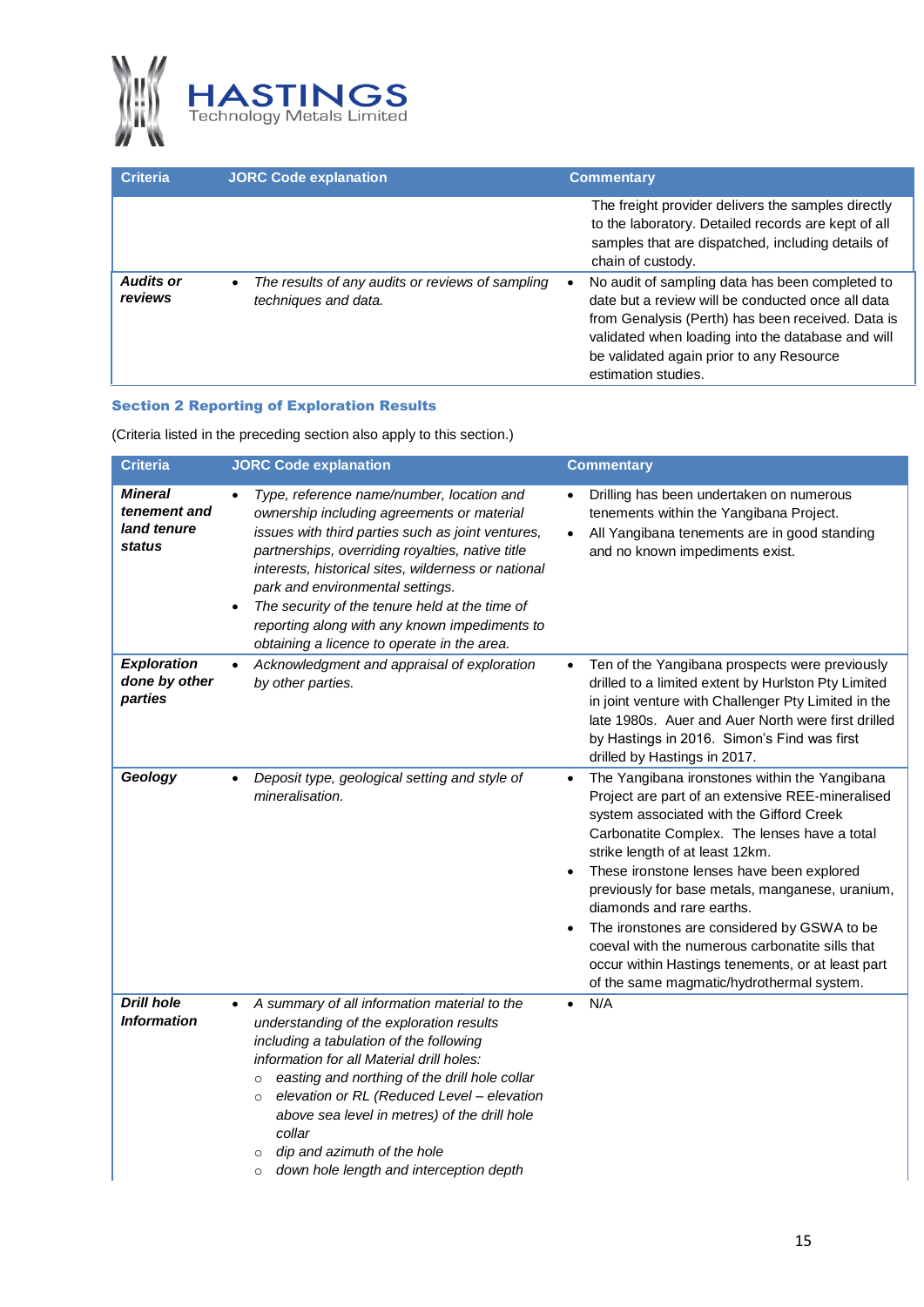

| Criteria                                                                               | <b>JORC Code explanation</b>                                                                                                                                                                                                                                                                                                                                                                                                                                                                                                                                                                                                          | <b>Commentary</b>                                                                                                                                                                                                                                                                                                                                                                                                                                                                                                                                              |
|----------------------------------------------------------------------------------------|---------------------------------------------------------------------------------------------------------------------------------------------------------------------------------------------------------------------------------------------------------------------------------------------------------------------------------------------------------------------------------------------------------------------------------------------------------------------------------------------------------------------------------------------------------------------------------------------------------------------------------------|----------------------------------------------------------------------------------------------------------------------------------------------------------------------------------------------------------------------------------------------------------------------------------------------------------------------------------------------------------------------------------------------------------------------------------------------------------------------------------------------------------------------------------------------------------------|
|                                                                                        | hole length.<br>$\circ$<br>If the exclusion of this information is justified on<br>$\bullet$<br>the basis that the information is not Material<br>and this exclusion does not detract from the<br>understanding of the report, the Competent<br>Person should clearly explain why this is the<br>case.                                                                                                                                                                                                                                                                                                                                |                                                                                                                                                                                                                                                                                                                                                                                                                                                                                                                                                                |
| Data<br>aggregation<br>methods                                                         | In reporting Exploration Results, weighting<br>$\bullet$<br>averaging techniques, maximum and/or<br>minimum grade truncations (eg cutting of high<br>grades) and cut-off grades are usually Material<br>and should be stated.<br>Where aggregate intercepts incorporate short<br>$\bullet$<br>lengths of high grade results and longer lengths<br>of low grade results, the procedure used for<br>such aggregation should be stated and some<br>typical examples of such aggregations should<br>be shown in detail.<br>The assumptions used for any reporting of<br>$\bullet$<br>metal equivalent values should be clearly<br>stated. | All intervals reported are composed of 1m<br>$\bullet$<br>downhole intervals and as such are length<br>weighted. A lower cut-off grade of<br>$0.20\%$ Nd <sub>2</sub> O <sub>3</sub> +Pr <sub>6</sub> O <sub>11</sub> has been used for assessing<br>significant intercepts, and no upper cut-off grade<br>was applied.<br>Maximum internal dilution of 1m was incorporated<br>$\bullet$<br>in reported significant intercepts.<br>The basis for the metal equivalents used for<br>$\bullet$<br>reporting are provided in the body of the ASX<br>announcement. |
| <b>Relationship</b><br>between<br>mineralisation<br>widths and<br>intercept<br>lengths | These relationships are particularly important in<br>$\bullet$<br>the reporting of Exploration Results.<br>If the geometry of the mineralisation with<br>$\bullet$<br>respect to the drill hole angle is known, its<br>nature should be reported.<br>If it is not known and only the down hole<br>٠<br>lengths are reported, there should be a clear<br>statement to this effect (eg 'down hole length,<br>true width not known').                                                                                                                                                                                                    | True widths for mineralisation have not been<br>$\bullet$<br>calculated and as such only downhole lengths<br>have been reported.<br>It is expected that true widths will be less than<br>downhole widths, due to the apparent dip of the<br>mineralisation.                                                                                                                                                                                                                                                                                                    |
| <b>Diagrams</b>                                                                        | Appropriate maps and sections (with scales)<br>$\bullet$<br>and tabulations of intercepts should be included<br>for any significant discovery being reported<br>These should include, but not be limited to a<br>plan view of drill hole collar locations and<br>appropriate sectional views.                                                                                                                                                                                                                                                                                                                                         | Appropriate maps and sections are available in<br>$\bullet$<br>the body of this ASX announcement.                                                                                                                                                                                                                                                                                                                                                                                                                                                              |
| <b>Balanced</b><br>reporting                                                           | Where comprehensive reporting of all<br>٠<br>Exploration Results is not practicable,<br>representative reporting of both low and high<br>grades and/or widths should be practiced to<br>avoid misleading reporting of Exploration<br>Results.                                                                                                                                                                                                                                                                                                                                                                                         | Reporting of results in this report is considered<br>balanced.                                                                                                                                                                                                                                                                                                                                                                                                                                                                                                 |
| <b>Other</b><br>substantive<br>exploration<br>data<br><b>Further work</b>              | Other exploration data, if meaningful and<br>٠<br>material, should be reported including (but not<br>limited to): geological observations; geophysical<br>survey results; geochemical survey results; bulk<br>samples - size and method of treatment;<br>metallurgical test results; bulk density,<br>groundwater, geotechnical and rock<br>characteristics; potential deleterious or<br>contaminating substances.                                                                                                                                                                                                                    | Geological mapping has continued in the vicinity<br>of the drilling as the programme proceeds.                                                                                                                                                                                                                                                                                                                                                                                                                                                                 |
|                                                                                        | The nature and scale of planned further work<br>$\bullet$                                                                                                                                                                                                                                                                                                                                                                                                                                                                                                                                                                             | Numerous targets exist for expansion of the                                                                                                                                                                                                                                                                                                                                                                                                                                                                                                                    |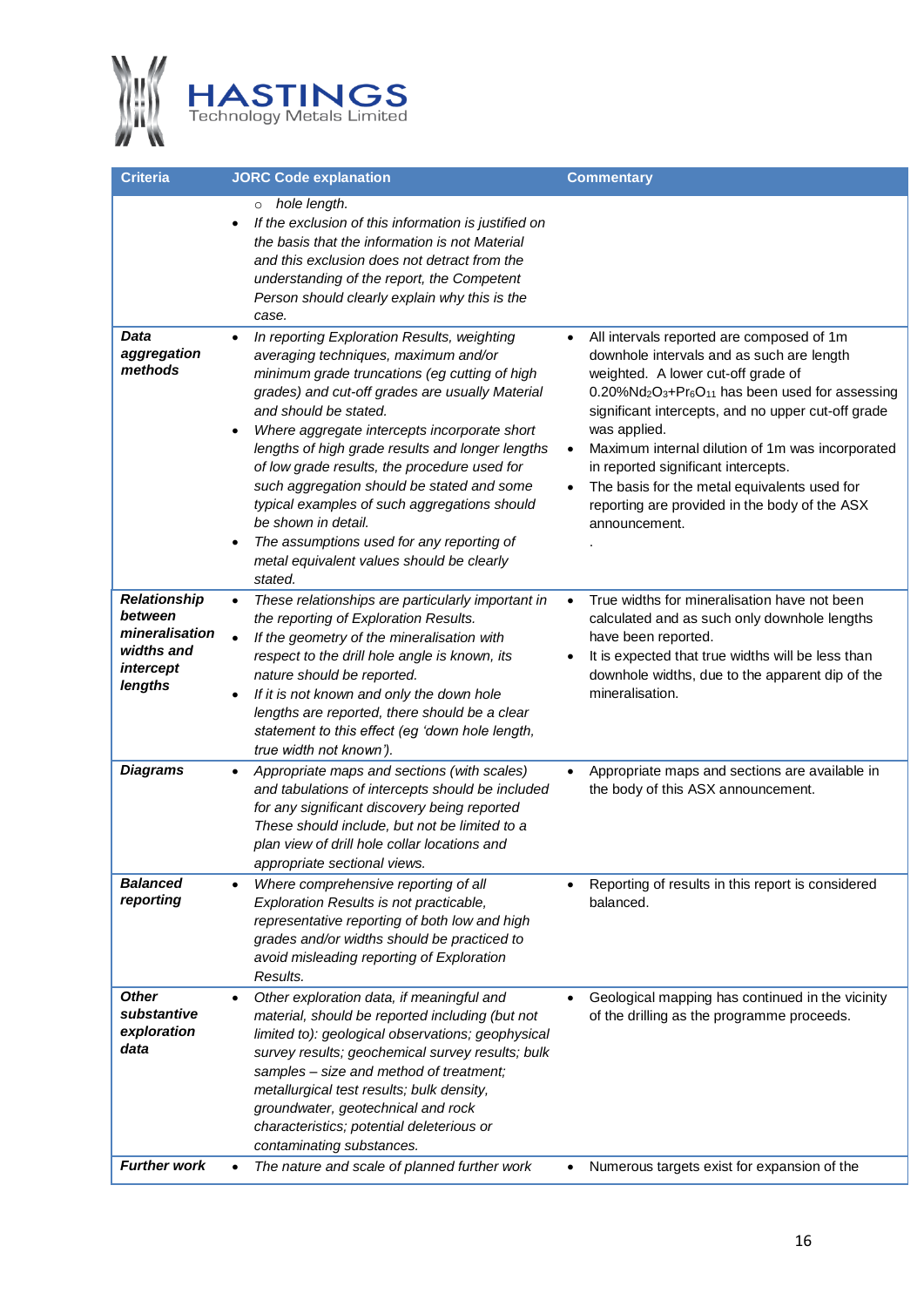

| <b>Criteria</b> | <b>JORC Code explanation</b>                                                                                                                                                                                                                                                                              | <b>Commentary</b>                                                                                                                                                                                                              |
|-----------------|-----------------------------------------------------------------------------------------------------------------------------------------------------------------------------------------------------------------------------------------------------------------------------------------------------------|--------------------------------------------------------------------------------------------------------------------------------------------------------------------------------------------------------------------------------|
|                 | (eg tests for lateral extensions, depth<br>extensions or large-scale step-out drilling).<br>Diagrams clearly highlighting the areas of<br>possible extensions, including the main<br>geological interpretations and future drilling<br>areas, provided this information is not<br>commercially sensitive. | current JORC Resources within the Yangibana<br>Project, as extensions to defined deposits, new<br>targets identified from the Company's various<br>remote sensing surveys, and conceptual as yet<br>untested targets at depth. |

#### Section 3 Estimation and Reporting of Mineral Resources

(Criteria listed in section 1, and where relevant in section 2, also apply to this section.)

| Criteria                     | <b>JORC Code explanation</b>                                                                                                                                                                                                                                                                                                                                                                                                                                                                 | <b>Commentary</b>                                                                                                                                                                                                                                                                                                                                                                                                                                                                                                                                                                                                                                                                                                                                                                                                                                                                        |
|------------------------------|----------------------------------------------------------------------------------------------------------------------------------------------------------------------------------------------------------------------------------------------------------------------------------------------------------------------------------------------------------------------------------------------------------------------------------------------------------------------------------------------|------------------------------------------------------------------------------------------------------------------------------------------------------------------------------------------------------------------------------------------------------------------------------------------------------------------------------------------------------------------------------------------------------------------------------------------------------------------------------------------------------------------------------------------------------------------------------------------------------------------------------------------------------------------------------------------------------------------------------------------------------------------------------------------------------------------------------------------------------------------------------------------|
| Database<br>integrity        | Measures taken to ensure that data has<br>not been corrupted by, for example,<br>transcription or keying errors, between<br>its initial collection and its use for<br>Mineral Resource estimation purposes.<br>Data validation procedures used.<br>$\bullet$                                                                                                                                                                                                                                 | Data was provided as a validated Access Database and<br>$\bullet$<br>was digitally imported into Micromine Mining software.<br>Micromine validation routines were run to confirm validity of<br>all data.<br>Individual drill logs from site have been checked with the<br>electronic database on a random basis to check for validity.<br>Analytical results have all been electronically merged to<br>avoid any transcription errors.                                                                                                                                                                                                                                                                                                                                                                                                                                                  |
| Site visits                  | Comment on any site visits undertaken<br>$\bullet$<br>by the Competent Person and the<br>outcome of those visits.<br>If no site visits have been undertaken<br>$\bullet$<br>indicate why this is the case.                                                                                                                                                                                                                                                                                   | The Competent Person visited site from 15-16 <sup>th</sup> December<br>$\bullet$<br>2016 and reviewed geology, drilling etc.                                                                                                                                                                                                                                                                                                                                                                                                                                                                                                                                                                                                                                                                                                                                                             |
| Geological<br>interpretation | Confidence in (or conversely, the<br>$\bullet$<br>uncertainty of ) the geological<br>interpretation of the mineral deposit.<br>Nature of the data used and of any<br>$\bullet$<br>assumptions made.<br>The effect, if any, of alternative<br>$\bullet$<br>interpretations on Mineral Resource<br>estimation.<br>The use of geology in guiding and<br>$\bullet$<br>controlling Mineral Resource<br>estimation.<br>The factors affecting continuity both of<br>$\bullet$<br>grade and geology. | Confidence in the geological interpretation is considered to<br>$\bullet$<br>be high.<br>Detailed geological logging and surface mapping allows<br>extrapolation of drill intersections between adjacent<br>sections.<br>Alternative interpretations would result in similar tonnage<br>$\bullet$<br>and grade estimation techniques.<br>Geological boundaries are determined by the spatial<br>locations of the various mineralised structures.<br>Continuous ironstone units comprising iron oxides and<br>hydroxides, minor quartz rich zones, and locally carbonate<br>and apatite host the rare earths mineralisation and are the<br>key factors providing continuity of geology and grade. The<br>mineralised zones may be described as visually distinctive<br>anastomosing iron rich veins with excellent strike and down<br>dip continuity.                                     |
| <b>Dimensions</b>            | The extent and variability of the Mineral<br>$\bullet$<br>Resource expressed as length (along<br>strike or otherwise), plan width, and<br>depth below surface to the upper and<br>lower limits of the Mineral Resource.                                                                                                                                                                                                                                                                      | Bald Hill mineralisation dips shallowly (maximum 30°) but<br>$\bullet$<br>variably to the southwest and ranges from 1m to 10m thick.<br>Maximum depth of the resource is to a vertical depth of 80<br>metres below surface.<br>Fraser's mineralisation dips steeply (70-80°) in the western<br>portion becoming more shallow (to 30°) in the east and<br>ranges from 1m to 6m thick. Maximum depth of the<br>resource is to a vertical depth of 140 metres below surface.<br>Yangibana West mineralisation dips shallowly (maximum<br>$\bullet$<br>30°) but variably to the south and ranges from 1m to 5m<br>thick. Maximum depth of the resource is to a vertical depth<br>of 100 metres below surface.<br>Auer has three discontinuous, steeply dipping zones of<br>mineralisation extending North-South over a total strike<br>length of approximately 3.5 km and to a depth of 150m |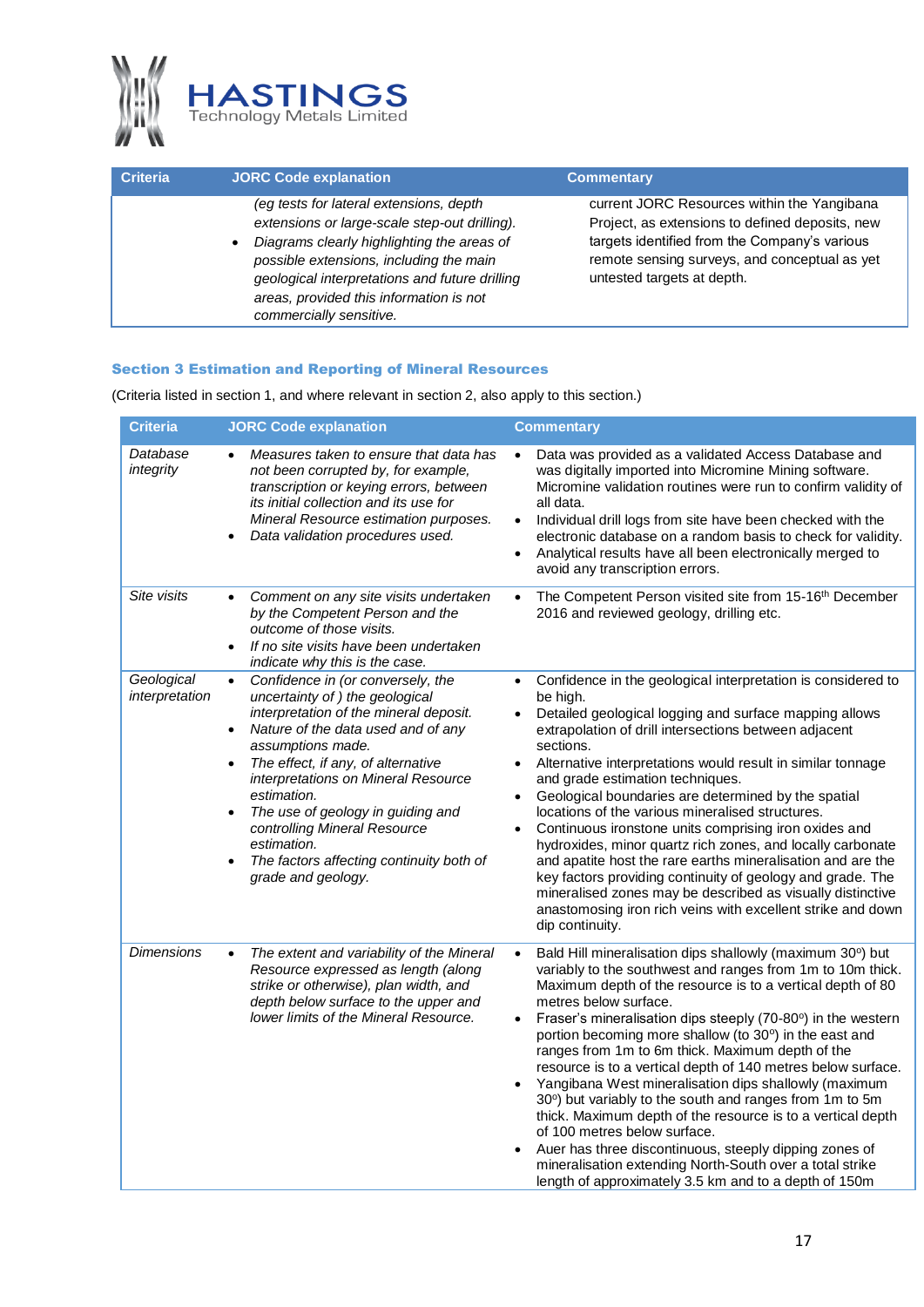

| <b>Criteria</b>                              | <b>JORC Code explanation</b>                                                                                                                                                                                                                                                                                                                                                                                                                                                                                                                                                                                                                                                                                                                                                                                                                                                                                                                                                                                                                     | <b>Commentary</b>                                                                                                                                                                                                                                                                                                                                                                                                                                                                                                                                                                                                                                                                                                                                                                                                                                                                                                                                                                                                                                                                                                                                                                                                                                                                                                                                                                                                                                                                                                                                                                                                                                                                                                                                                                                                                                                             |
|----------------------------------------------|--------------------------------------------------------------------------------------------------------------------------------------------------------------------------------------------------------------------------------------------------------------------------------------------------------------------------------------------------------------------------------------------------------------------------------------------------------------------------------------------------------------------------------------------------------------------------------------------------------------------------------------------------------------------------------------------------------------------------------------------------------------------------------------------------------------------------------------------------------------------------------------------------------------------------------------------------------------------------------------------------------------------------------------------------|-------------------------------------------------------------------------------------------------------------------------------------------------------------------------------------------------------------------------------------------------------------------------------------------------------------------------------------------------------------------------------------------------------------------------------------------------------------------------------------------------------------------------------------------------------------------------------------------------------------------------------------------------------------------------------------------------------------------------------------------------------------------------------------------------------------------------------------------------------------------------------------------------------------------------------------------------------------------------------------------------------------------------------------------------------------------------------------------------------------------------------------------------------------------------------------------------------------------------------------------------------------------------------------------------------------------------------------------------------------------------------------------------------------------------------------------------------------------------------------------------------------------------------------------------------------------------------------------------------------------------------------------------------------------------------------------------------------------------------------------------------------------------------------------------------------------------------------------------------------------------------|
|                                              |                                                                                                                                                                                                                                                                                                                                                                                                                                                                                                                                                                                                                                                                                                                                                                                                                                                                                                                                                                                                                                                  | below surface, and a fourth zone that strikes northeasterly.<br>Auer North comprises three steeply dipping zones over a<br>combined strikelength of 700m and has been tested to<br>120m below surface at the better mineralized Zone 1.<br>The Simon's Find mineralisation occurs in two separate<br>zones, the southern one extending over m on a north-south<br>trend and the northern zone extending over m on a<br>northwesterly trend. Mineralisation has been tested to m<br>below surface.<br>Yangibana North mineralisation dips shallowly (maximum<br>30°) but variably to the south and ranges from 1m to 5m<br>thick. Maximum depth of the resource is to a vertical depth<br>of 140 metres below surface.<br>Gossan - the Inferred Resources at Gossan are based on<br>limited drilling that has identified mineralisation over 300m<br>of strike length, 100m down dip and ranging from 1-4m<br>wide. Maximum depth of the resource is to a vertical depth<br>of 80 metres below surface.<br>Lion's Ear - the Inferred Resources at Lion's Ear are based<br>on limited drilling that has identified mineralisation over<br>520m of strike length, 80m down dip and ranging from 1-4m<br>wide. Maximum depth of the resource is to a vertical depth<br>of 140 metres below surface.<br>Hook - the Inferred Resources at Hook are based on limited<br>drilling that has identified mineralisation over 380m of strike<br>length, 100m down dip and ranging from 1-4m wide.<br>Maximum depth of the resource is to a vertical depth of 130<br>metres below surface.<br>Kane's Gossan - the Inferred Resources at Kane's Gossan<br>are based on limited drilling that has identified<br>mineralisation over 550m of strike length, 100m down dip<br>and ranging from 1-4m wide. Maximum depth of the<br>resource is to a vertical depth of 130 metres below surface. |
| Estimation<br>and<br>modelling<br>techniques | The nature and appropriateness of the<br>$\bullet$<br>estimation technique(s) applied and key<br>assumptions, including treatment of<br>extreme grade values, domaining,<br>interpolation parameters and maximum<br>distance of extrapolation from data<br>points. If a computer assisted<br>estimation method was chosen include<br>a description of computer software and<br>parameters used.<br>The availability of check estimates,<br>$\bullet$<br>previous estimates and/or mine<br>production records and whether the<br>Mineral Resource estimate takes<br>appropriate account of such data.<br>The assumptions made regarding<br>$\bullet$<br>recovery of by-products.<br>Estimation of deleterious elements or<br>٠<br>other non-grade variables of economic<br>significance (eg sulphur for acid mine<br>drainage characterisation).<br>In the case of block model interpolation,<br>$\bullet$<br>the block size in relation to the average<br>sample spacing and the search<br>employed.<br>Any assumptions behind modelling of<br>٠ | Due to the variable dip and strike of the various deposits,<br>$\bullet$<br>an "unfolding" technique has been used to simplify setup of<br>search ellipse and modelling parameters<br>Statistical analysis and variography has been carried out in<br>unfolded coordinates to define parameters for an Ordinary<br>Kriging estimation.<br>All analysis and estimation has been constrained by the<br>geological interpretation of the ironstone units. Separate<br>estimation has been carried out for 0.5m thick dilution skins<br>on the hangingwall and footwall of the mineralisation.<br>Kriging Neighbourhood Analysis was carried out for each<br>deposit to determine optimal search and kriging parameters<br>All estimation was carried out using Micromine software<br>(MM 2016 Sp5)<br>Kriging parameters were defined using $Nd_2O_3$ and $Pr_6O_{11}$<br>as the primary variables.<br>Estimation has been carried out for the following variables :<br>CeO <sub>2</sub> _ppm, Dy <sub>2</sub> O <sub>3</sub> _ppm, Er <sub>2</sub> O <sub>3</sub> _ppm, Eu <sub>2</sub> O <sub>3</sub> _ppm,<br>Gd <sub>2</sub> O <sub>3</sub> _ppm, Ho <sub>2</sub> O <sub>3</sub> _ppm, La <sub>2</sub> O <sub>3</sub> _ppm, Lu <sub>2</sub> O <sub>3</sub> _ppm,<br>Nd <sub>2</sub> O <sub>3</sub> _ppm, Pr <sub>6</sub> O <sub>11</sub> _ppm, Sm <sub>2</sub> O <sub>3</sub> _ppm, Tb <sub>4</sub> O <sub>7</sub> _ppm,<br>Tm <sub>2</sub> O <sub>3</sub> _ppm, Y <sub>2</sub> O <sub>3</sub> _ppm, Yb <sub>2</sub> O <sub>3</sub> _ppm, ThO <sub>2</sub> _ppm,<br>U <sub>3</sub> O <sub>8</sub> _ppm, Al_per, Ca_per, Fe_per, Mg_per, Nb_ppm,<br>P_per, S_per, Si_per, Sr_ppm, Ta_ppm, Zr_ppm<br>Drill hole spacing is variable, and the block sizes were<br>chosen to reflect the best compromise between spacing                                                         |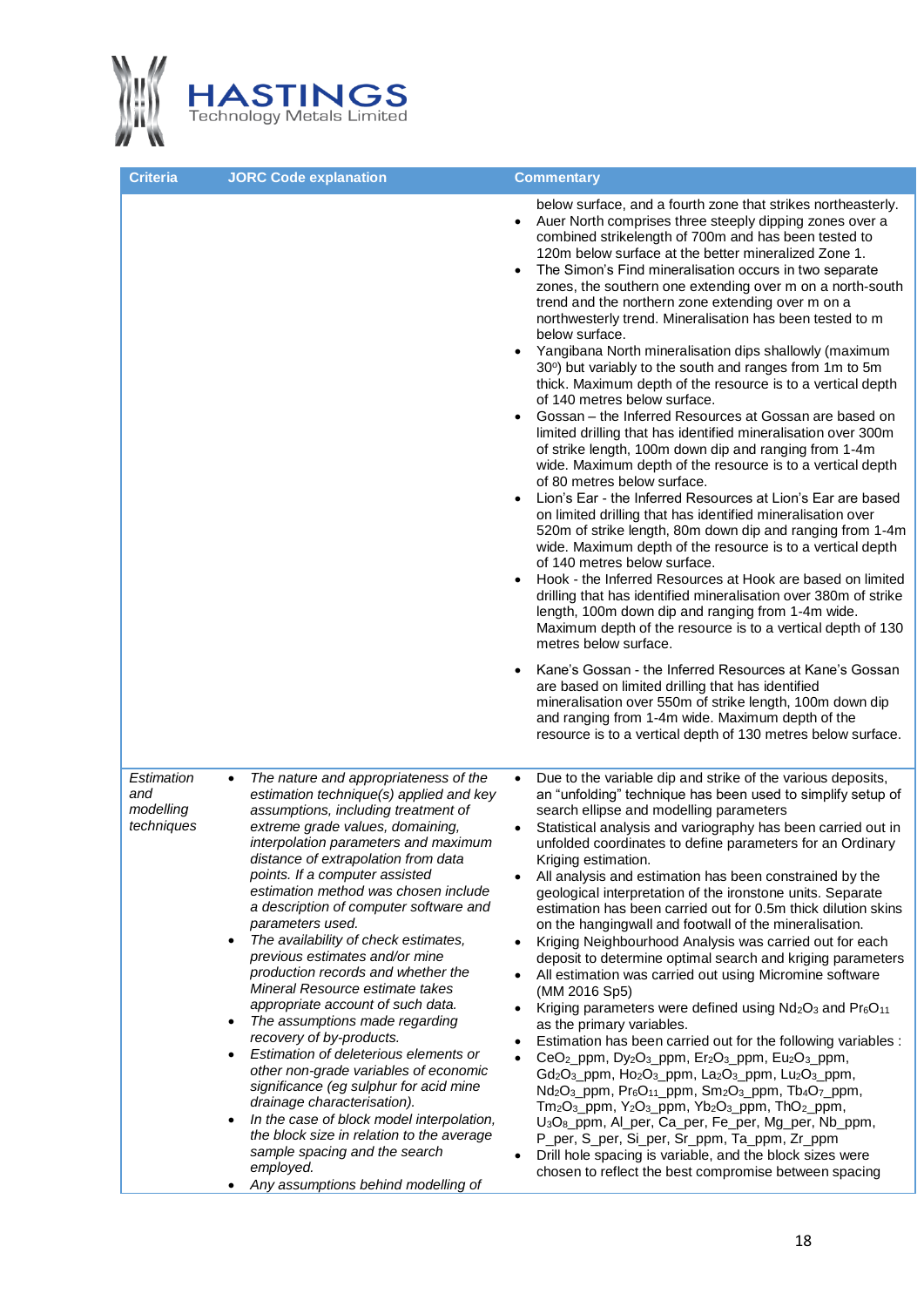

| <b>Criteria</b>                            | <b>JORC Code explanation</b>                                                                                                                                                                                                                                                                                                                                                                                                                                                                                                                                                                              | <b>Commentary</b>                                                                                                                                                                                                                                                                                                                                                                                                                                                                                                                                                                                                                                                                                                                                                                                                                                                                                                                                                                                                                                                                                                                                                                                                                                                                                                           |
|--------------------------------------------|-----------------------------------------------------------------------------------------------------------------------------------------------------------------------------------------------------------------------------------------------------------------------------------------------------------------------------------------------------------------------------------------------------------------------------------------------------------------------------------------------------------------------------------------------------------------------------------------------------------|-----------------------------------------------------------------------------------------------------------------------------------------------------------------------------------------------------------------------------------------------------------------------------------------------------------------------------------------------------------------------------------------------------------------------------------------------------------------------------------------------------------------------------------------------------------------------------------------------------------------------------------------------------------------------------------------------------------------------------------------------------------------------------------------------------------------------------------------------------------------------------------------------------------------------------------------------------------------------------------------------------------------------------------------------------------------------------------------------------------------------------------------------------------------------------------------------------------------------------------------------------------------------------------------------------------------------------|
|                                            | selective mining units.<br>Any assumptions about correlation<br>$\bullet$<br>between variables.<br>Description of how the geological<br>$\bullet$<br>interpretation was used to control the<br>resource estimates.<br>Discussion of basis for using or not<br>$\bullet$<br>using grade cutting or capping.<br>The process of validation, the checking<br>$\bullet$<br>process used, the comparison of model<br>data to drill hole data, and use of<br>reconciliation data if available.                                                                                                                   | and the necessity to define the geological detail of each<br>deposit. In general, block sizes are 12.5 m along strike,<br>10m down dip and 2.5 across strike.<br>As there are no extreme values no capping has been<br>$\bullet$<br>applied.<br>Block model validation has been carried out by several<br>methods, including:<br>Drill Hole Plan and Section Review<br>$\circ$<br>Model versus Data Statistics by Domain<br>$\circ$<br>Easting, Northing and RL swathe plots<br>$\circ$<br>All validation methods have produced acceptable results.                                                                                                                                                                                                                                                                                                                                                                                                                                                                                                                                                                                                                                                                                                                                                                         |
| Moisture                                   | Whether the tonnages are estimated on<br>$\bullet$<br>a dry basis or with natural moisture,<br>and the method of determination of the<br>moisture content.                                                                                                                                                                                                                                                                                                                                                                                                                                                | Tonnages are estimated on a dry basis.<br>$\bullet$                                                                                                                                                                                                                                                                                                                                                                                                                                                                                                                                                                                                                                                                                                                                                                                                                                                                                                                                                                                                                                                                                                                                                                                                                                                                         |
| Cut-off<br>parameters                      | The basis of the adopted cut-off<br>$\bullet$<br>grade(s) or quality parameters applied.                                                                                                                                                                                                                                                                                                                                                                                                                                                                                                                  | A nominal downhole cut-off of 0.20% Nd <sub>2</sub> O <sub>3</sub> +Pr <sub>6</sub> O <sub>11</sub> has<br>$\bullet$<br>been used in conjunction with logging of ironstone to define<br>mineralised intersections.                                                                                                                                                                                                                                                                                                                                                                                                                                                                                                                                                                                                                                                                                                                                                                                                                                                                                                                                                                                                                                                                                                          |
| Mining<br>factors or<br>assumptions        | Assumptions made regarding possible<br>$\bullet$<br>mining methods, minimum mining<br>dimensions and internal (or, if<br>applicable, external) mining dilution. It<br>is always necessary as part of the<br>process of determining reasonable<br>prospects for eventual economic<br>extraction to consider potential mining<br>methods, but the assumptions made<br>regarding mining methods and<br>parameters when estimating Mineral<br>Resources may not always be rigorous.<br>Where this is the case, this should be<br>reported with an explanation of the<br>basis of the mining assumptions made. | Mining is assumed to be by conventional open pit mining<br>$\bullet$<br>methods<br>Based on previous and on-going mining studies by<br>$\bullet$<br>Snowden, a 0.5m dilution skin has been added to both the<br>footwall and hangingwall contacts of the mineralisation.<br>The dilution material is independently interpolated and is<br>$\bullet$<br>subsequently added to the mineralised domain to produce<br>a diluted resource.                                                                                                                                                                                                                                                                                                                                                                                                                                                                                                                                                                                                                                                                                                                                                                                                                                                                                       |
| Metallurgical<br>factors or<br>assumptions | The basis for assumptions or<br>$\bullet$<br>predictions regarding metallurgical<br>amenability. It is always necessary as<br>part of the process of determining<br>reasonable prospects for eventual<br>economic extraction to consider<br>potential metallurgical methods, but the<br>assumptions regarding metallurgical<br>treatment processes and parameters<br>made when reporting Mineral<br>Resources may not always be rigorous.<br>Where this is the case, this should be<br>reported with an explanation of the<br>basis of the metallurgical assumptions<br>made.                             | Beneficiation and hydrometallurgical testwork has been<br>carried out on samples from the Eastern Belt (comprising<br>Bald Hill, Bald Hill Southeast, Fraser's, Auer and Auer<br>North deposits) and from Yangibana West and Yangibana<br>North with very encouraging results. A bulk sample (12<br>tonnes) combining RC samples from Hastings' 2015 drilling<br>at Bald Hill, Bald Hill Southeast and Fraser's was prepared<br>as the Eastern Belt Master Composite (EBMC) that<br>represents mineralisation that Hastings believes will be<br>mined over the first 4-5 years of any operation. In 2016,<br>Hastings undertook infill drilling at Bald Hill, Bald Hill<br>Southeast and Fraser's deposits in order to produce a bulk<br>(17 tonnes) sample for pilot plant testing.<br>Test work to date has shown that the rare earths<br>mineralisation (largely monazite) can be upgraded readily<br>using standard froth flotation techniques and readily<br>available reagents. Tests are ongoing to decrease the<br>apatite, carbonate and iron content of these concentrates<br>as these can affect hydrometallurgical recoveries. A second<br>composite sample from Bald Hill, Bald Hill Southeast and<br>Fraser's has been collected during 2018 and is being<br>prepared for further pilot plant-level testwork. |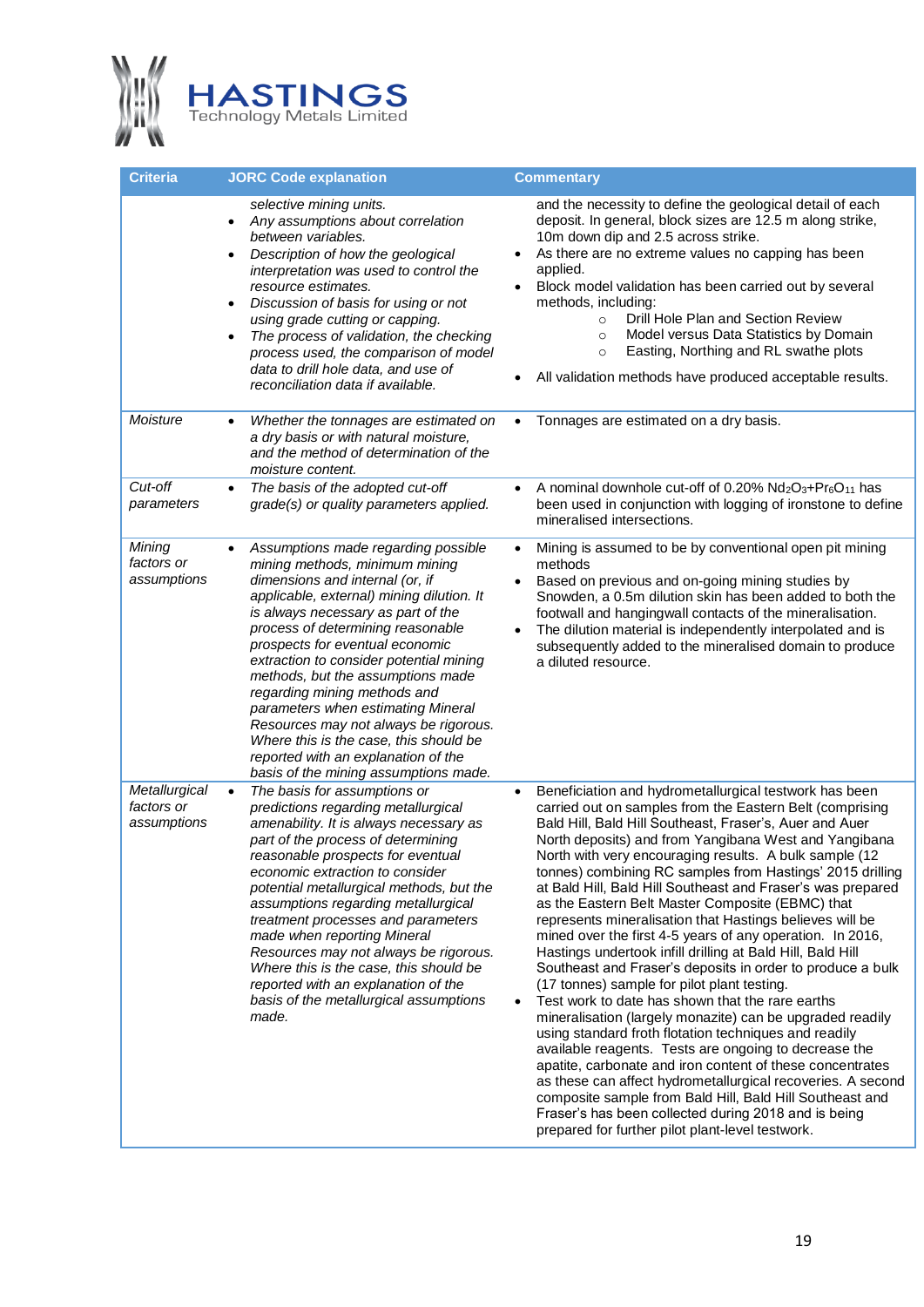

| Criteria                                             | <b>JORC Code explanation</b>                                                                                                                                                                                                                                                                                                                                                                                                                                                                                                                                                                                                                                                                                                                 | <b>Commentary</b>                                                                                                                                                                                                                                                                                                                                                                                                                                                                                                                                                                                                                                                                                                                                                                                                                              |
|------------------------------------------------------|----------------------------------------------------------------------------------------------------------------------------------------------------------------------------------------------------------------------------------------------------------------------------------------------------------------------------------------------------------------------------------------------------------------------------------------------------------------------------------------------------------------------------------------------------------------------------------------------------------------------------------------------------------------------------------------------------------------------------------------------|------------------------------------------------------------------------------------------------------------------------------------------------------------------------------------------------------------------------------------------------------------------------------------------------------------------------------------------------------------------------------------------------------------------------------------------------------------------------------------------------------------------------------------------------------------------------------------------------------------------------------------------------------------------------------------------------------------------------------------------------------------------------------------------------------------------------------------------------|
| Environment<br>al factors or<br>assumptions          | Assumptions made regarding possible<br>$\bullet$<br>waste and process residue disposal<br>options. It is always necessary as part<br>of the process of determining<br>reasonable prospects for eventual<br>economic extraction to consider the<br>potential environmental impacts of the<br>mining and processing operation. While<br>at this stage the determination of<br>potential environmental impacts,<br>particularly for a greenfields project,<br>may not always be well advanced, the<br>status of early consideration of these<br>potential environmental impacts should<br>be reported. Where these aspects have<br>not been considered this should be<br>reported with an explanation of the<br>environmental assumptions made. | Environmental studies have been carried out on site with<br>Stage 1 Flora and Fauna surveys and Stage 2 Flora and<br>Fauna surveys completed. No environmental issues have<br>been identified.<br>Subterranean fauna studies have located both troglofauna<br>$\bullet$<br>and stygofauna but no unique or endangered species have<br>been encountered.                                                                                                                                                                                                                                                                                                                                                                                                                                                                                        |
| <b>Bulk density</b>                                  | Whether assumed or determined. If<br>$\bullet$<br>assumed, the basis for the<br>assumptions. If determined, the method<br>used, whether wet or dry, the frequency<br>of the measurements, the nature, size<br>and representativeness of the samples.<br>The bulk density for bulk material must<br>$\bullet$<br>have been measured by methods that<br>adequately account for void spaces<br>(vugs, porosity, etc), moisture and<br>differences between rock and alteration<br>zones within the deposit.<br>Discuss assumptions for bulk density<br>٠<br>estimates used in the evaluation<br>process of the different materials.                                                                                                              | Bulk density/specific gravity have been measured by the<br>$\bullet$<br>Company on core from Yangibana North, and at<br>independent laboratories on core from Bald Hill, Bald Hill<br>South, Fraser's, Yangibana, Auer, Auer North and<br>Yangibana West. Samples have been taken from each of<br>oxidised, partially oxidised and fresh mineralisation with<br>results feeding into the resource estimations.<br>Bulk density/specific gravity measurements have also been<br>$\bullet$<br>carried out at an independent laboratory on samples of<br>oxidised, partially oxidised and fresh host rock, granite.<br>In situ bulk densities for the individual deposits have ranged<br>$\bullet$<br>from 2.30 to 2.80 tonnes per cubic metre and have been<br>assigned into the models based on weathering surfaces<br>and assigned rock types. |
| Classificatio<br>n                                   | The basis for the classification of the<br>$\bullet$<br>Mineral Resources into varying<br>confidence categories.<br>Whether appropriate account has been<br>$\bullet$<br>taken of all relevant factors (ie relative<br>confidence in tonnage/grade<br>estimations, reliability of input data,<br>confidence in continuity of geology and<br>metal values, quality, quantity and<br>distribution of the data).<br>Whether the result appropriately<br>$\bullet$<br>reflects the Competent Person's view of<br>the deposit.                                                                                                                                                                                                                    | The Mineral Resource has been classified in the Measured,<br>Indicated and Inferred categories, in accordance with the<br>2012 Australasian Code for Reporting of Mineral Resources<br>and Ore Reserves (JORC Code). A range of criteria has<br>been considered in determining this classification including:<br>Geological and grade continuity<br>$\circ$<br>Data quality.<br>$\circ$<br>Drill hole spacing.<br>$\circ$<br>Modelling technique and kriging output<br>$\circ$<br>parameters.<br>The Competent Person is in agreement with this<br>classification of the resource.                                                                                                                                                                                                                                                             |
| Audits or<br>reviews                                 | The results of any audits or reviews of<br>$\bullet$<br>Mineral Resource estimates.                                                                                                                                                                                                                                                                                                                                                                                                                                                                                                                                                                                                                                                          | No audit of the current resources has been carried out at<br>$\bullet$<br>this time.                                                                                                                                                                                                                                                                                                                                                                                                                                                                                                                                                                                                                                                                                                                                                           |
| Discussion<br>of relative<br>accuracy/<br>confidence | Where appropriate a statement of the<br>$\bullet$<br>relative accuracy and confidence level<br>in the Mineral Resource estimate using<br>an approach or procedure deemed<br>appropriate by the Competent Person.<br>For example, the application of<br>statistical or geostatistical procedures<br>to quantify the relative accuracy of the<br>resource within stated confidence limits,<br>or, if such an approach is not deemed<br>appropriate, a qualitative discussion of                                                                                                                                                                                                                                                                | The relative accuracy of the various resource estimates is<br>$\bullet$<br>reflected in the JORC resource categories.<br>At the Measured and Indicated Resource classification<br>level, the resources represent local estimates that can be<br>used for further mining studies.<br>Inferred Resources are considered global in nature.                                                                                                                                                                                                                                                                                                                                                                                                                                                                                                        |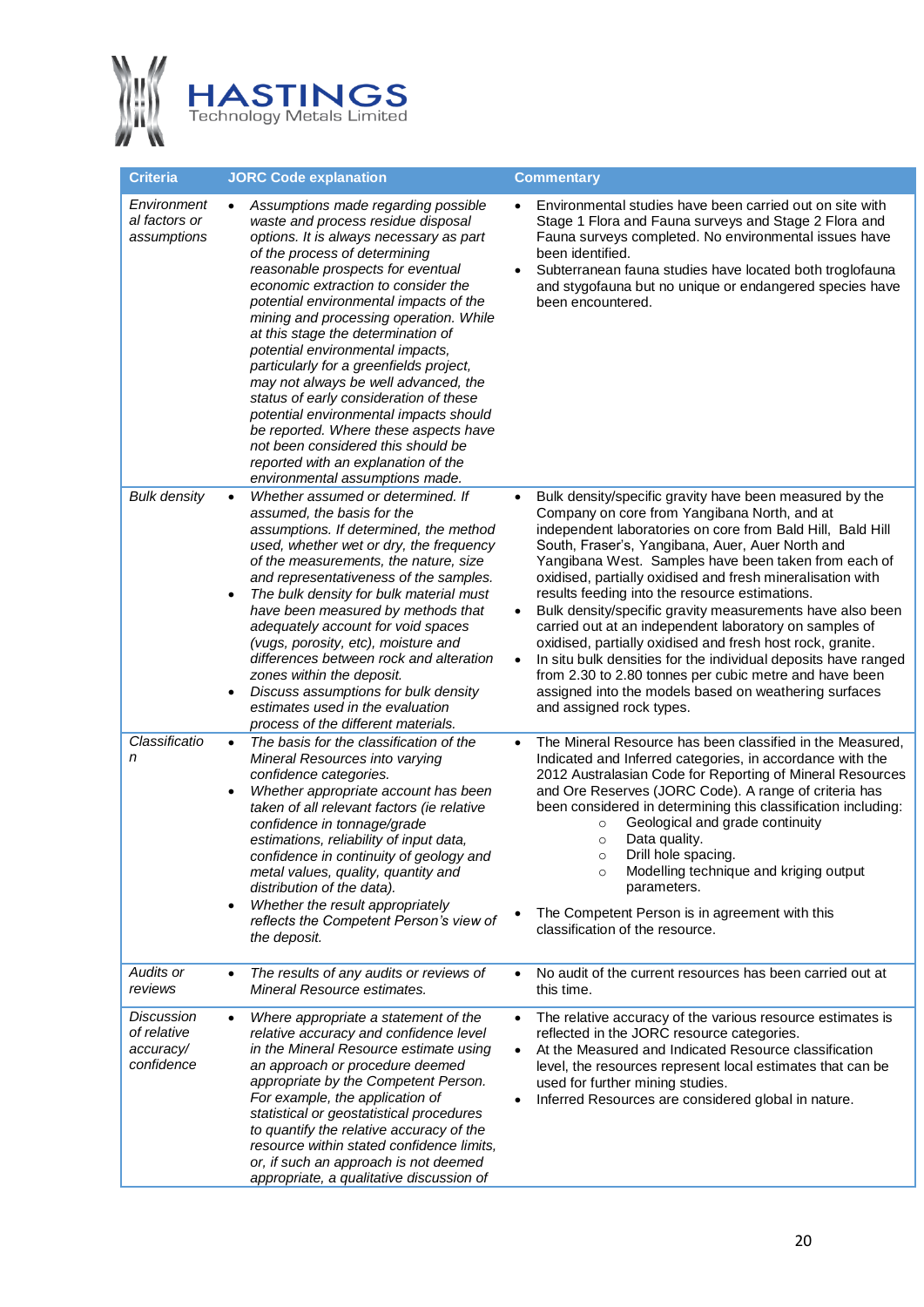

| <b>Criteria</b> | <b>JORC Code explanation</b>                                                                                                                                                                                                                                                                                                                                                                                                                                                                                                 | <b>Commentary</b> |
|-----------------|------------------------------------------------------------------------------------------------------------------------------------------------------------------------------------------------------------------------------------------------------------------------------------------------------------------------------------------------------------------------------------------------------------------------------------------------------------------------------------------------------------------------------|-------------------|
|                 | the factors that could affect the relative<br>accuracy and confidence of the<br>estimate.<br>The statement should specify whether it<br>relates to global or local estimates, and,<br>if local, state the relevant tonnages,<br>which should be relevant to technical<br>and economic evaluation.<br>Documentation should include<br>assumptions made and the procedures<br>used.<br>These statements of relative accuracy<br>and confidence of the estimate should<br>be compared with production data,<br>where available. |                   |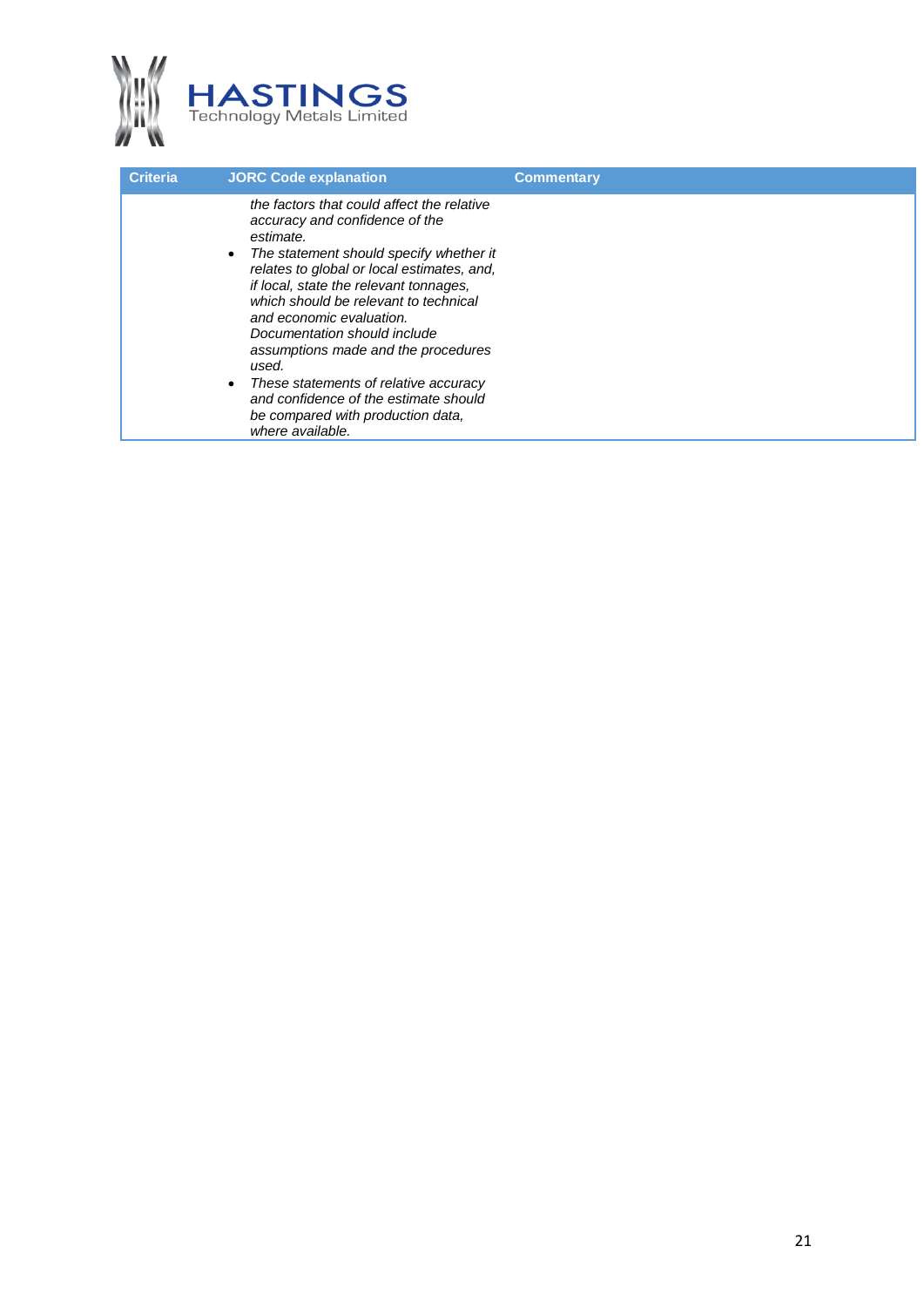

## **Widenbar and Associates**

ABN 15 009 450 097

59 Dunkley Avenue Applecross WA 6153 Telephone 0418 950 237 [www.widenbar.com.au](http://www.widenbar.com.au/) [lynn@widenbar.com.au](mailto:lynn@widenbar.com.au)

## **Competent Person's Consent Form**

Pursuant to the requirements of ASX Listing Rule 5.6, 5.22 and 5.24 and clause 9 of the JORC Code 2012 Edition (Written Consent Statement)

#### **Report Name**

Yangibana Resource Updated Resource Estimate

("Report")

Released by: Hastings Technology Metals Ltd ("Hastings")

Deposit: Yangibana

Date: October 2018